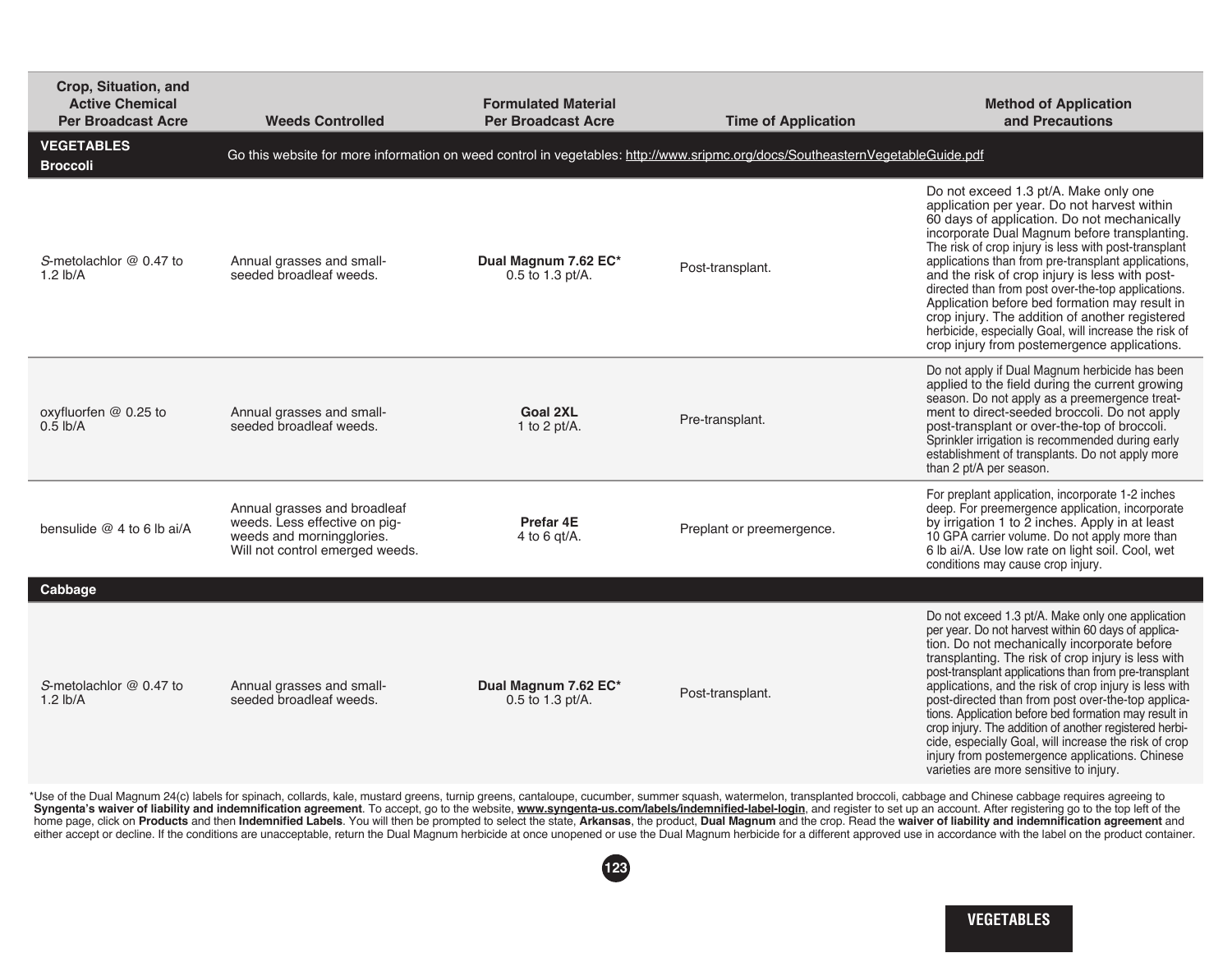| Crop, Situation, and<br><b>Active Chemical</b><br><b>Per Broadcast Acre</b> | <b>Weeds Controlled</b>                                                                                                       | <b>Formulated Material</b><br><b>Per Broadcast Acre</b> | <b>Time of Application</b>                                                                               | <b>Method of Application</b><br>and Precautions                                                                                                                                                                                                                                                                                                                                    |
|-----------------------------------------------------------------------------|-------------------------------------------------------------------------------------------------------------------------------|---------------------------------------------------------|----------------------------------------------------------------------------------------------------------|------------------------------------------------------------------------------------------------------------------------------------------------------------------------------------------------------------------------------------------------------------------------------------------------------------------------------------------------------------------------------------|
| <b>VEGETABLES</b><br>Cabbage [cont.]                                        |                                                                                                                               |                                                         |                                                                                                          |                                                                                                                                                                                                                                                                                                                                                                                    |
| oxyfluorfen @ 0.25 to<br>$0.5$ lb/A                                         | Annual grasses and small-<br>seeded broadleaf weeds.                                                                          | Goal 2XL<br>1 to 2 $pt/A$ .                             | Pre-transplant.                                                                                          | Do not apply if Dual Magnum herbicide has been<br>applied to the field during the current growing<br>season. Do not apply as a preemergence treat-<br>ment to direct-seeded cabbage. Do not apply<br>post-transplant or over-the-top of cabbage.<br>Sprinkler irrigation is recommended during early<br>establishment of transplants. Do not apply more<br>than 2 pt/A per season. |
| bensulide $@4$ to 6 lb ai/A                                                 | Annual grasses and broadleaf<br>weeds. Less effective on pig-<br>weeds and morningglories.<br>Will not control emerged weeds. | Prefar 4E<br>4 to 6 $gt/A$ .                            | Preplant or preemergence.                                                                                | For preplant application, incorporate 1-2 inches<br>deep. For preemergence application, incorporate<br>by irrigation at least 2 inches. Apply in at least<br>10 GPA carrier volume. Do not apply more than<br>6 lb ai/A. Use low rate on light soil. Cool, wet<br>conditions may cause crop injury.                                                                                |
| <b>Preplant - Burndown</b>                                                  | Cucurbits - Cantaloupe, Cucumber, Summer Squash, Watermelon                                                                   |                                                         |                                                                                                          |                                                                                                                                                                                                                                                                                                                                                                                    |
| carfentrazone @ 0.03 lb/A                                                   | Annual broadleaves, excellent<br>control of morningglories.                                                                   | Aim 2EC<br>$2$ fl oz/A.                                 | Apply to actively growing weeds less<br>than 4 inches tall.                                              | <b>Crops: All cucurbits</b><br>Apply to preformed beds.<br>Transplants: Apply no later than one day before<br>transplanting.<br>Seeded: Apply no later than 7 days after seeding.                                                                                                                                                                                                  |
| glyphosate @ 1 to 2 lb/A                                                    | Annual grasses and broadleaf<br>weeds.                                                                                        | Glyphosate (4 lb/gal formulations)<br>2 to 4 pt/A.      | Prior to planting for planting into a<br>weed-free bed.                                                  | <b>Crops: All cucurbits</b><br>Apply directly to emerged weeds. Provides only<br>postemergence control.                                                                                                                                                                                                                                                                            |
| paraquat @ 0.5 to 1 lb/A                                                    | Annual weeds and foliage of<br>perennials.                                                                                    | <b>Gramoxone SL</b><br>2 to 4 pt/A.                     | Apply to emerged and actively<br>growing weeds.                                                          | <b>Crops: All cucurbits</b><br>Apply to emerged weeds prior to planting.<br>Herbicide has no residual activity.                                                                                                                                                                                                                                                                    |
| <b>Cucurbits</b><br>Preplant                                                |                                                                                                                               |                                                         |                                                                                                          |                                                                                                                                                                                                                                                                                                                                                                                    |
| ethalfluralin + clomazone @<br>0.52 lb total ai                             | Small-seeded broadleaves and<br>annual grasses.                                                                               | <b>Strategy 2.1L</b><br>1 $qt/A$ .                      | Incorporate to soil 14 days before<br>seeding on bare ground.                                            | <b>Crops: All cucurbits</b><br>Activate with at least 1/2 inch of irrigation. Helps<br>reduce weed population early in the season.<br>Follow with appropriate residual herbicide PRE<br>or POST-row middles.                                                                                                                                                                       |
| halosulfuron $@$ 0.024 to<br>$0.048$ lb ai/A                                | Sedges, ragweed, pigweed,<br>smartweed, morningglory.                                                                         | Sandea 75 DG<br>0.5 to 1 oz.                            | Apply to soil surface 7 days<br>pre-transplant or 7 days before<br>seeding, before plastic installation. | <b>Crops: All cucurbits</b>                                                                                                                                                                                                                                                                                                                                                        |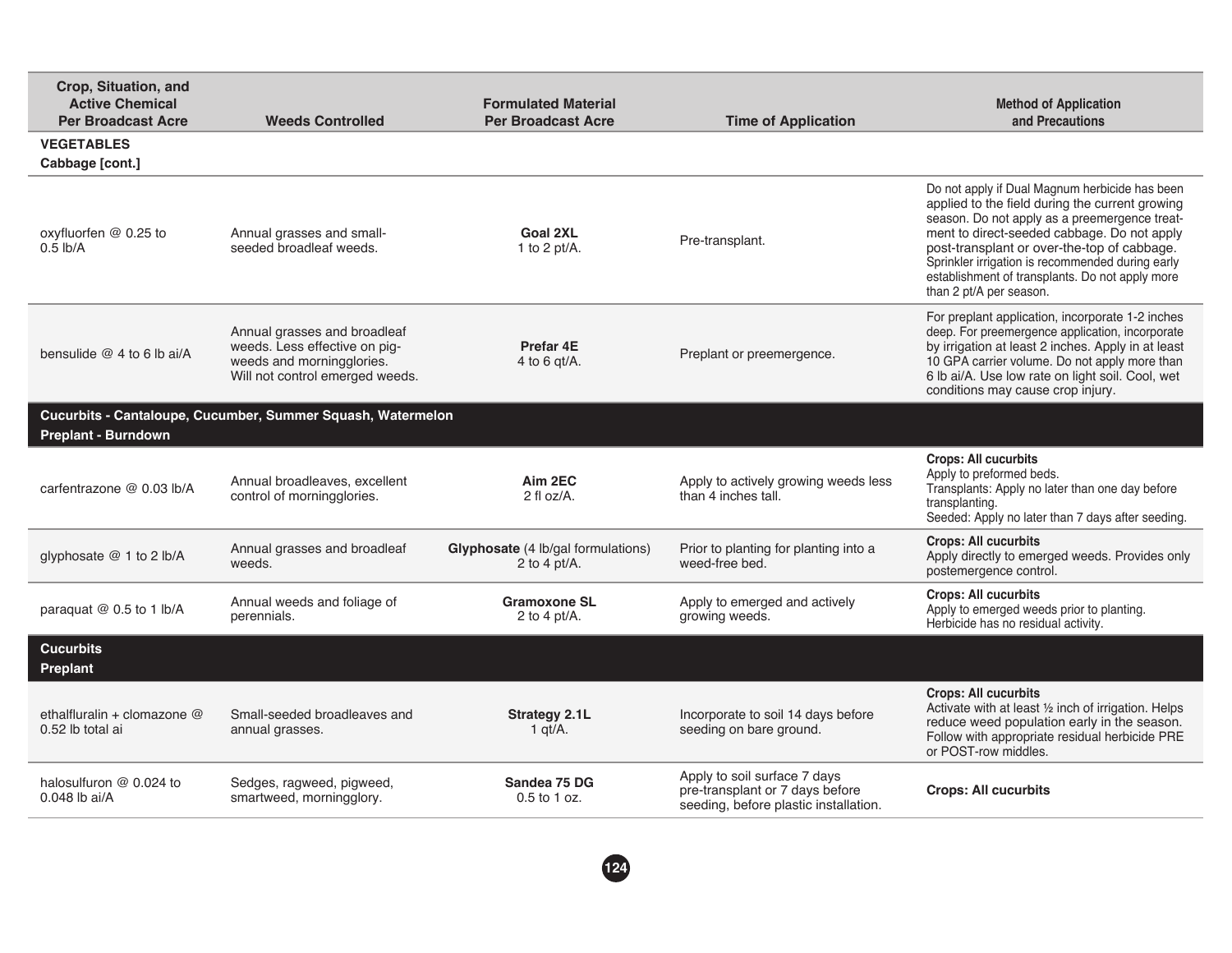| Crop, Situation, and<br><b>Active Chemical</b><br><b>Per Broadcast Acre</b>                    | <b>Weeds Controlled</b>                                                                      | <b>Formulated Material</b><br><b>Per Broadcast Acre</b> | <b>Time of Application</b>                                                                                     | <b>Method of Application</b><br>and Precautions                                                                                                                                                                                                                                                                                                                                                                                                                               |
|------------------------------------------------------------------------------------------------|----------------------------------------------------------------------------------------------|---------------------------------------------------------|----------------------------------------------------------------------------------------------------------------|-------------------------------------------------------------------------------------------------------------------------------------------------------------------------------------------------------------------------------------------------------------------------------------------------------------------------------------------------------------------------------------------------------------------------------------------------------------------------------|
| bensulide $@5$ to 6 lb/A                                                                       | Annual grasses and broadleaf<br>weeds, not very effective on<br>pigweeds and morningglories. | Prefar 4EC<br>$4$ qt/A.                                 | Apply to soil surface of preformed<br>beds and shallow incorporate 14 days<br>before planting.                 | Crops: All cucurbits.<br>Incorporate prior to planting with either a<br>light cultivating implement or irrigation.                                                                                                                                                                                                                                                                                                                                                            |
| S-metolachlor @ 0.67 to<br>$1.33$ lb/A                                                         | Annual grasses, yellow nutsedge<br>and small-seeded broadleaf<br>weeds.                      | Dual Magnum 7.62 EC*<br>0.7 to 1.4 pt/A.                | 7 to 14 days before planting.                                                                                  | Section 24(c), indemnified label.<br>Crops: All cucurbits. See pumpkin on the regular<br>label. Use lower rates on coarse-textured soils<br>and higher rates on fine-textured soils. Control<br>emerged weeds with an appropriate foliar herbicide<br>or mechanical or physical methods.                                                                                                                                                                                      |
| <b>Cucurbits</b><br>Preemergence                                                               |                                                                                              |                                                         |                                                                                                                |                                                                                                                                                                                                                                                                                                                                                                                                                                                                               |
| bensulide $@5$ to 6 lb/A                                                                       | Annual grasses and broadleaf<br>weeds, not very effective on<br>pigweeds and morningglories. | Prefar 4EC<br>$4$ qt/A.                                 | Apply to soil surface of preformed<br>beds.                                                                    | Crops: All cucurbits. Incorporate prior to<br>planting with either a light cultivating imple-<br>ment or irrigation.                                                                                                                                                                                                                                                                                                                                                          |
| clomazone $@0.15$ to<br>$0.25$ lb/A                                                            | Small-seeded broadleaves and<br>annual grasses.                                              | <b>Command 3ME</b><br>0.4 to 0.67 pt/A.                 | Apply to soil surface of preformed<br>beds.                                                                    | Crops: All cucurbits. Activate with at least<br>1/2 inch of irrigation. Apply after seeding or before<br>transplanting.<br>DO NOT APPLY UNDER PLASTIC.                                                                                                                                                                                                                                                                                                                        |
| ethalfluralin + clomazone @<br>0.4 to 1.2 $\frac{1}{2}$ $\frac{1}{2}$ + 0.125 to<br>0.375 lb/A | Small-seeded broadleaves and<br>annual grasses.                                              | <b>Strategy 2.1L</b><br>2 to 6 pt/A.                    | Apply to soil surface of preformed<br>beds.                                                                    | Crops: All cucurbits. Apply immediately after<br>planting. Activate with at least 1/2 inch of irrigation.<br>DO NOT APPLY UNDER PLASTIC.                                                                                                                                                                                                                                                                                                                                      |
| S-metolachlor $@0.67$ to<br>1.33 lb/A                                                          | Small-seeded broadleaves,<br>annual grasses, yellow nutsedge.                                | Dual Magnum 7.62 EC*<br>0.7 to 1.4 pt/A.                | Apply to soil surface before crop<br>emergence or before transplanting.<br>May also be applied in row middles. | Section 24(c), Indemnified label.<br>Crops: All cucurbits. See pumpkin on the<br>regular label. Use lower rates on coarse-textured<br>soils and higher rates on fine-textured soils.<br>Control emerged weeds with an appropriate foliar<br>herbicide or mechanical or physical methods. The<br>risk of injury is less with transplants than with<br>direct-seeded melons. Application to emerged<br>melon may cause injury. Do not harvest within<br>60 days of application. |
| ethalfluralin @1.1 to<br>$1.7$ lb/A                                                            | Small-seeded broadleaves and<br>annual grasses.                                              | <b>Curbit 3 EC</b><br>3 to 4.5 pt/A.                    | Apply to the soil surface of preformed<br>beds immediately after seeding.                                      | Crops: All cucurbits. Activate with at least 1/2 inch<br>of irrigation. DO NOT SOIL-INCORPORATE. DO<br>NOT APPLY UNDER PLASTIC. Do not use under<br>row covers or hot caps. May be used as banded<br>spray between beds. Irrigate within 5 days for<br>activation. Injury may occur under extreme cold or<br>high moisture conditions.                                                                                                                                        |

\* Use of the Dual Magnum 24(c) labels for spinach, collards, kale, mustard greens, turnip greens, cantaloupe, cucumber, summer squash, watermelon, transplanted broccoli, cabbage and Chinese cabbage requires agreeing to Syngenta's waiver of liability and indemnification agreement. To accept, go to the website, www.syngenta-us.com/labels/indemnified-label-login, and register to set up an account. After registering go to the top left of the home page, click on Products and then Indemnified Labels. You will then be prompted to select the state, Arkansas, the product, Dual Magnum and the crop. Read the waiver of liability and indemnification agreement and either accept or decline. If the conditions are unacceptable, return the Dual Magnum herbicide at once unopened or use the Dual Magnum herbicide for a different approved use in accordance with the label on the product cont

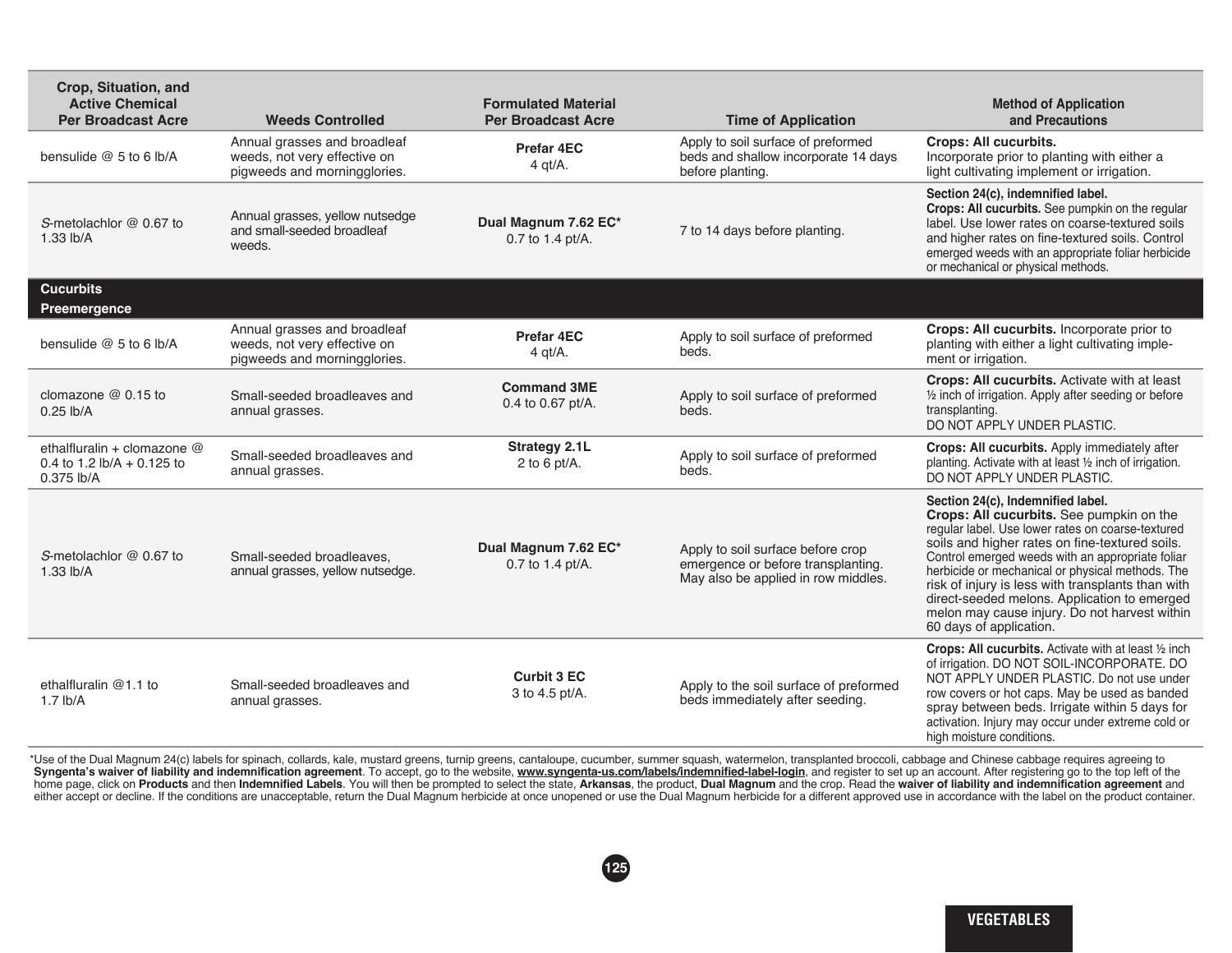| Crop, Situation, and<br><b>Active Chemical</b><br><b>Per Broadcast Acre</b> | <b>Weeds Controlled</b>                                                                               | <b>Formulated Material</b><br><b>Per Broadcast Acre</b> | <b>Time of Application</b>                                                                                                                                                            | <b>Method of Application</b><br>and Precautions                                                                                                                                                                                                                                                                                                                                                             |
|-----------------------------------------------------------------------------|-------------------------------------------------------------------------------------------------------|---------------------------------------------------------|---------------------------------------------------------------------------------------------------------------------------------------------------------------------------------------|-------------------------------------------------------------------------------------------------------------------------------------------------------------------------------------------------------------------------------------------------------------------------------------------------------------------------------------------------------------------------------------------------------------|
| halosulfuron @ 0.024 to<br>$0.044$ lb/A                                     | Yellow and purple nutsedge,<br>ragweed, pigweed, smartweed,<br>cocklebur and morningglory.            | Sandea 75 DG<br>0.5 to 1.0 oz.                          | Apply after seeding on bare ground,<br>before cracking.                                                                                                                               | <b>Crops: All cucurbits</b>                                                                                                                                                                                                                                                                                                                                                                                 |
| S-metolachlor + halosulfuron<br>@ 0.64 to 0.95 + 0.024 to<br>$0.044$ lb/A   | Sedges, annual grasses,<br>small-seeded broadleaves.                                                  | Dual Magnum + Sandea<br>0.67 to 1 pt/A + 0.5 to 1 oz/A. | Apply after seeding on bare ground,<br>before cracking. May also be applied<br>in row middles.                                                                                        | <b>Crops: all cucurbits</b><br>Dual Magnum registered for use in wateremel-<br>ons under Section 24(c) indemnified label.                                                                                                                                                                                                                                                                                   |
| <b>Cucurbits</b><br>Postemergence                                           |                                                                                                       |                                                         |                                                                                                                                                                                       |                                                                                                                                                                                                                                                                                                                                                                                                             |
| clethodim $@$ 0.09 to<br>$0.125$ lb/A                                       | Annual and perennial grasses<br>ONLY. Very effective on annual<br>bluegrass.                          | <b>Select 2 EC or Select Max</b><br>$8$ fl oz/A.        | Apply to emerged and actively grow-<br>ing weeds not under drought stress.<br>Multiple applications for perennial<br>grass control. Repeat application on<br>14- to 21-day intervals. | <b>Crops: All cucurbits</b><br>Add 1 gal crop oil concentrate per 100 gal<br>spray mix. Do not apply more than 8 oz/A<br>per application. Do not apply within 4 days<br>of harvest.                                                                                                                                                                                                                         |
| halosulfuron @ 0.024 to<br>$0.044$ lb/A                                     | Sedge and broadleaf control;<br>should be mixed with other herbi-<br>cides to enhance grass activity. | Sandea 75 DG<br>0.5 to 0.75 oz.                         | Apply to emerged and actively<br>growing weeds when crop is at 3 to 5<br>leaves. Split application (PRE fb<br>POST) for better sedge control.                                         | <b>Crops: All cucurbits</b><br>Do not apply sooner than 14 days after<br>transplanting. Can be applied over the top, if<br>bareground, but reduce late-season applica-<br>tions when the temperature and humidity are<br>high. If on plastic, apply in row middles; keep<br>off the plastic. Do not apply more than<br>2 oz/A per year. Do not apply to crops<br>treated with organophosphate insecticides. |
| sethoxydim @ 0.2 to<br>$0.5$ lb/A                                           | Annual and perennial grasses<br>ONLY.                                                                 | Poast 1.5 EC<br>1 to 2.5 pt/A.                          | Apply to emerged and actively<br>growing weeds,                                                                                                                                       | <b>Crops: All cucurbits</b><br>Add 1 gal crop oil concentrate per 100 gal of<br>spray mix. Total herbicide cannot exceed<br>2.5 pt/A/year. Do not apply on unusually hot<br>and humid days. Do not apply within 7 days<br>of harvest.                                                                                                                                                                       |
| S-metolachlor @ 0.67 to<br>$1.33$ lb/A                                      | Annual grasses, yellow nutsedge<br>and small-seeded broadleaves.<br>Will not control emerged weeds.   | Dual Magnum 7.62 EC*<br>0.67 to 1 pt/A                  | Apply to the crop at 1-2 leaf stage.<br>Apply to row middles in mulched<br>crops.                                                                                                     | Section 24(c), Indemnified label.<br>Crops: All cucurbits. Dual Magnum is a<br>residual herbicide; it has no foliar activity. Soil<br>should be weed-free at preemergence appli-<br>cation. If weeds are present, mix with a post-<br>emergence herbicide for residual control.                                                                                                                             |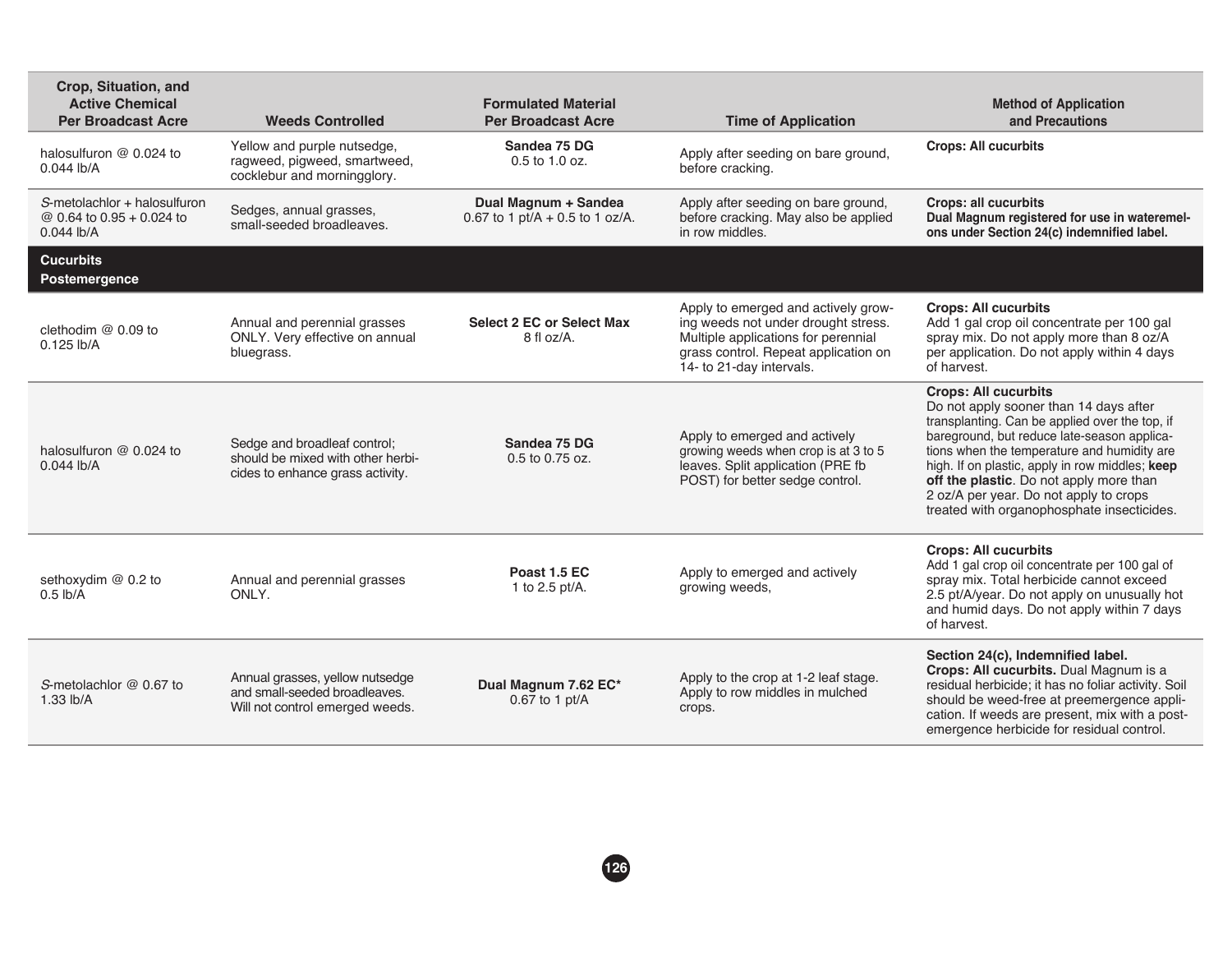| Crop, Situation, and<br><b>Active Chemical</b><br><b>Per Broadcast Acre</b> | <b>Weeds Controlled</b>                                                                                                       | <b>Formulated Material</b><br><b>Per Broadcast Acre</b>                              | <b>Time of Application</b>                                                     | <b>Method of Application</b><br>and Precautions                                                                                                                                                                                                                                                                                                                                                                                                                                                                                                                                       |
|-----------------------------------------------------------------------------|-------------------------------------------------------------------------------------------------------------------------------|--------------------------------------------------------------------------------------|--------------------------------------------------------------------------------|---------------------------------------------------------------------------------------------------------------------------------------------------------------------------------------------------------------------------------------------------------------------------------------------------------------------------------------------------------------------------------------------------------------------------------------------------------------------------------------------------------------------------------------------------------------------------------------|
| Greens [Collards, Kale, Mustard, Turnips]                                   |                                                                                                                               |                                                                                      |                                                                                |                                                                                                                                                                                                                                                                                                                                                                                                                                                                                                                                                                                       |
| trifluralin $@$ 0.3 to 0.5 lb/A                                             |                                                                                                                               | <b>Treflan 4 EC</b><br>$0.6$ to 1 pt/A.                                              | Anytime from 6 weeks prior<br>to planting up to planting.                      | Trifluralin requires thorough incorporation<br>into soil top a depth of 1 to 11/2 inches.                                                                                                                                                                                                                                                                                                                                                                                                                                                                                             |
| sethoxydim @ 0.2 to<br>$0.3$ lb/A                                           | Annual and perennial grasses.                                                                                                 | Poast 1.5 EC<br>1 to 1.5 pt/A.                                                       | Postemergence. Consult label for the<br>correct timing for the target weed(s). | Do not apply within 30 days of harvest.<br>Do not apply more than 1.5 pt/A per treatment.<br>Do not exceed 3 pt/A per growing season.                                                                                                                                                                                                                                                                                                                                                                                                                                                 |
| clethodim @ 0.094 to<br>$0.125$ lb/A                                        | Grasses.                                                                                                                      | <b>Select 2 EC or Select Max</b><br>8 or 16 oz/A. Add crop oil<br>concentrate + AMS. | Postemergence.                                                                 | Apply postemergence for annual grasses at 6 to<br>8 oz/A or bermudagrass and johnsongrass at<br>8 oz/A. Add 1 gallon crop oil concentrate per 100<br>gallons spray mix. Adding crop oil may increase<br>the likelihood of crop injury at high air tempera-<br>tures. Very effective in controlling annual blue-<br>grass. Apply to actively growing grasses not under<br>drought stress. Do not apply more than 8 ounces<br>per acre per application. Do not apply within<br>14 days of harvest of green crops. Do not apply<br>within 30 days of harvest of turnips grown for roots. |
| S-metolachlor @ 0.64 to<br>$0.95$ lb/A                                      | Annual grasses and small-<br>seeded broadleaf weeds.                                                                          | Dual Magnum 7.62 EC*<br>0.67 to 1 pt/A.                                              | Preemergence.                                                                  | Do not exceed 1 pt/A. Make only one application<br>per year. Do not harvest within 30 days of appli-<br>cation. Will not control emerged weeds. May be<br>post-applied when the crop has 1 to 2 true leaves.                                                                                                                                                                                                                                                                                                                                                                          |
| bensulide @ 4 to 6 lb/A                                                     | Annual grasses and broadleaf<br>weeds. Less effective on pig-<br>weeds and morningglories.<br>Will not control emerged weeds. | Prefar 4E<br>4 to 6 $qt/A$ .                                                         | Preplant or preemergence.                                                      | Do not use on turnips. For preplant application,<br>incorporate 1-2 inches deep. For preemergence<br>application, incorporate by irrigation at least 2 inches.<br>Apply in at least 10 GPA carrier volume. Do not apply<br>more than 6 lb ai/A. Use low rate on light soil. Cool,<br>wet conditions may cause crop injury.                                                                                                                                                                                                                                                            |
| <b>Okra</b>                                                                 |                                                                                                                               |                                                                                      |                                                                                |                                                                                                                                                                                                                                                                                                                                                                                                                                                                                                                                                                                       |
| trifluralin @ 0.5 to 0.75 lb/A                                              | Grasses, pigweed, purslane.                                                                                                   | <b>Treflan 4 EC</b><br>1 to 1.5 pt/A.                                                | Preplant incorporated.                                                         | Apply and incorporate before planting.                                                                                                                                                                                                                                                                                                                                                                                                                                                                                                                                                |
| sethoxydim @ 0.3 lb/A                                                       | Grasses only.                                                                                                                 | Poast 1.5 EC<br>1 to 1.5 pt/A.                                                       | Postemergence.                                                                 | Apply to grasses that are actively growing and not<br>under stress. Do not apply within 14 days of harvest.                                                                                                                                                                                                                                                                                                                                                                                                                                                                           |
| Glyphosate (see labels)                                                     | Annual and perennial grass and<br>broadleaf weeds.                                                                            | Many trade names<br>Check labels                                                     | Postemergence application to<br>row-middles                                    | Row middles only. Apply as a hooded spray in<br>row middles, as shielded spray in row middles, as<br>wiper applications in row middles, or postharvest.<br>To avoid severe injury to crop, do not allow herbi-<br>cide to contact foliage, green shoots or stems,<br>exposed roots, or fruit of crop. $PHI = 14$ days.                                                                                                                                                                                                                                                                |

\* Use of the Dual Magnum 24(c) labels for spinach, collards, kale, mustard greens, turnip greens, cantaloupe, cucumber, summer squash, watermelon, transplanted broccoli, cabbage and Chinese cabbage requires agreeing to Syngenta's waiver of liability and indemnification agreement. To accept, go to the website, www.syngenta-us.com/labels/indemnified-label-login, and register to set up an account. After registering go to the top left of the home page, click on **Products** and then I**ndemnified Labels**. You will then be prompted to select the state, **Arkansas**, the product**, Dual Magnum** and the crop. Read the **waiver of liability and indemnification agreement** 

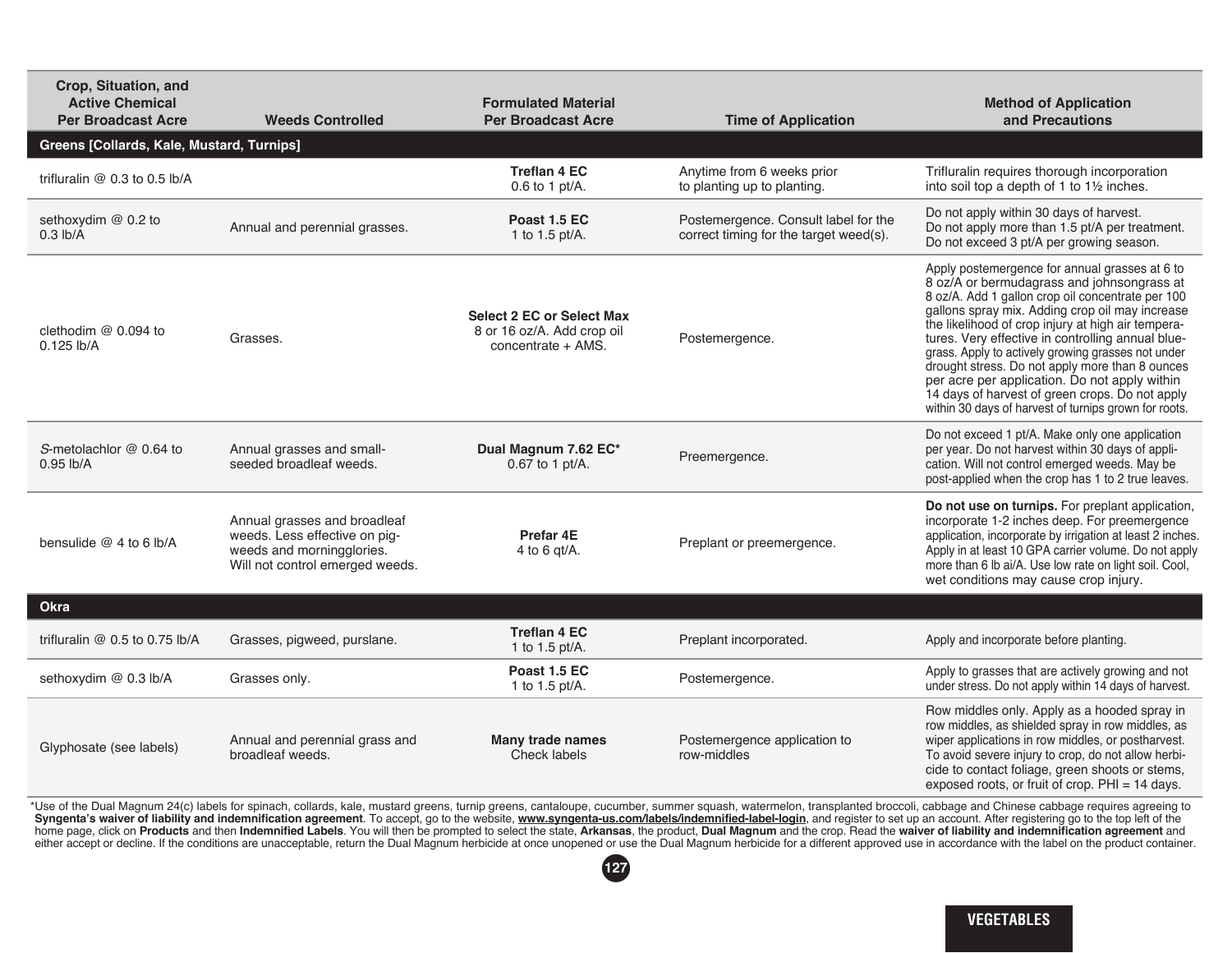| Crop, Situation, and<br><b>Active Chemical</b><br><b>Per Broadcast Acre</b> | <b>Weeds Controlled</b>                                                                                                       | <b>Formulated Material</b><br><b>Per Broadcast Acre</b>                              | <b>Time of Application</b>                                                                                                                                                                 | <b>Method of Application</b><br>and Precautions                                                                                                                                                                                                                                                                                                                                                                                                                                  |
|-----------------------------------------------------------------------------|-------------------------------------------------------------------------------------------------------------------------------|--------------------------------------------------------------------------------------|--------------------------------------------------------------------------------------------------------------------------------------------------------------------------------------------|----------------------------------------------------------------------------------------------------------------------------------------------------------------------------------------------------------------------------------------------------------------------------------------------------------------------------------------------------------------------------------------------------------------------------------------------------------------------------------|
| <b>VEGETABLES</b><br>Okra [cont.]                                           |                                                                                                                               |                                                                                      |                                                                                                                                                                                            |                                                                                                                                                                                                                                                                                                                                                                                                                                                                                  |
| Halosulfuron-methyl @<br>0.024 to 0.048 lb/A                                | Yellow and purple nutsedge<br>and broadleaf weeds                                                                             | Sandea 75 DG<br>$0.5$ to 1 oz/A                                                      | Postemergence application to<br>row-middles                                                                                                                                                | Apply to row middles as a postemergence shielded<br>or hooded spray to avoid contact of herbicide with<br>planted crop. In plasticulture, do not allow spray to<br>contact plastic. Do not apply more than 2 oz/A per<br>12-month period. PHI = 30 days.                                                                                                                                                                                                                         |
| <b>Peppers</b>                                                              |                                                                                                                               |                                                                                      |                                                                                                                                                                                            |                                                                                                                                                                                                                                                                                                                                                                                                                                                                                  |
| trifluralin $@$ 0.5 to 0.75 lb/A                                            | Small-seeded annual grass and<br>broadleaf weeds.                                                                             | <b>Treflan 4 EC</b><br>1 to 1.5 pt/A.                                                | Any time from 6 weeks before planting up<br>to planting. After bedding if beds are used.                                                                                                   | Requires thorough incorporation to a depth<br>of 1 to 11/2 inches.                                                                                                                                                                                                                                                                                                                                                                                                               |
| sethoxydim @ 0.19 to<br>$0.38$ lb/A                                         | Grasses.                                                                                                                      | Poast 1.5 EC<br>1 to 2 pt/ $A$ .                                                     | Before annual grasses exceed 14<br>days after emergence. Timing is very<br>important. Johnsongrass $-15$ to 20<br>inches; bermudagrass - 1-inch height<br>or 6-inch maximum runner length. | Apply only under conditions of active growth.<br>Thorough coverage required. Do not tank mix with<br>other pesticides. Do not cultivate 7 days before or<br>after treatment. Cultivation soon after 7 days will<br>be helpful. Do not apply within 20 days of harvest.<br>Do not apply more than 3 pt/A per season.                                                                                                                                                              |
| clethodim $@$ 0.094 to<br>$0.125$ lb/A                                      | Grasses.                                                                                                                      | <b>Select 2 EC or Select Max</b><br>8 or 16 oz/A. Add crop oil<br>concentrate + AMS. | Postemergence.                                                                                                                                                                             | Apply postemergence for annual grasses at 6 to 8<br>oz/A or bermudagrass and johnsongrass at 8 oz/A.<br>Add 1 gallon crop oil concentrate per 100 gallons<br>spray mix. Adding crop oil may increase the likeli-<br>hood of crop injury at high air temperatures. Very<br>effective in controlling annual bluegrass. Apply to<br>actively growing grasses not under drought stress.<br>Do not apply more than 8 oz/A per application. Do<br>not apply within 20 days of harvest. |
| glyphosate @ 0.67 to<br>$0.94$ lb/A                                         | Nonselective.                                                                                                                 | <b>Roundup WeatherMax 5.5L</b><br>16 to 22 fl oz/A.                                  | Preplant burndown.                                                                                                                                                                         | At least 7 days before planting.                                                                                                                                                                                                                                                                                                                                                                                                                                                 |
| paraquat $@0.5$ to 1.0 lb/A                                                 | Nonselective.                                                                                                                 | Gramoxone 2.0 SL<br>2 to 4 pt/ $A$ .                                                 | Preplant burndown, or pretransplant.                                                                                                                                                       | Add nonionic surfactant, 0.25% v/v.                                                                                                                                                                                                                                                                                                                                                                                                                                              |
| bensulide $@4$ to 6 lb lb/A                                                 | Annual grasses and broadleaf<br>weeds. Less effective on pig-<br>weeds and morningglories. Will<br>not control emerged weeds. | Prefar 4E<br>4 to 6 gt/A.                                                            | Preplant, or preemergence.                                                                                                                                                                 | For preplant application, incorporate 1-2 inches<br>deep. For preemergence application, incorporate<br>by irrigation at least 2 inches. Apply in at least<br>10 GPA carrier volume. Do not apply more than<br>6 lb ai/A. Use low rate on light soil. Cool, wet<br>conditions may cause crop injury.                                                                                                                                                                              |
| carfentrazone $@$ 0.007 to<br>0.022 lb ai/A                                 | Broadleaf weeds.                                                                                                              | Aim 1.9EW<br>0.5 to 1.5 fl oz/A.                                                     | Preplant, pretransplant burndown,<br>before crop emergence or post-<br>directed in row middles.                                                                                            | Apply in the row middles using hooded sprayer.<br>Apply with NIS or crop oil at recommended rates.<br>Does not have residual activity. Drift will burn the<br>crop leaves.                                                                                                                                                                                                                                                                                                       |
| clomazone @ 0.25 to<br>$0.50$ lb ai/A                                       | Annual grasses, common<br>lambs-quarters, spurred anoda,<br>velvet-leaf, prickly sida.                                        | <b>Command 3ME</b><br>0.67 to 1.34 pt/A.                                             | Preplant, pretransplant,<br>or pre-emergence.                                                                                                                                              | Do not use on banana peppers. Place seed<br>or root of transplants below the herbicide layer.<br>Do not make more than one application.<br>Use lower rate on light-textured soils.                                                                                                                                                                                                                                                                                               |
|                                                                             |                                                                                                                               |                                                                                      |                                                                                                                                                                                            |                                                                                                                                                                                                                                                                                                                                                                                                                                                                                  |

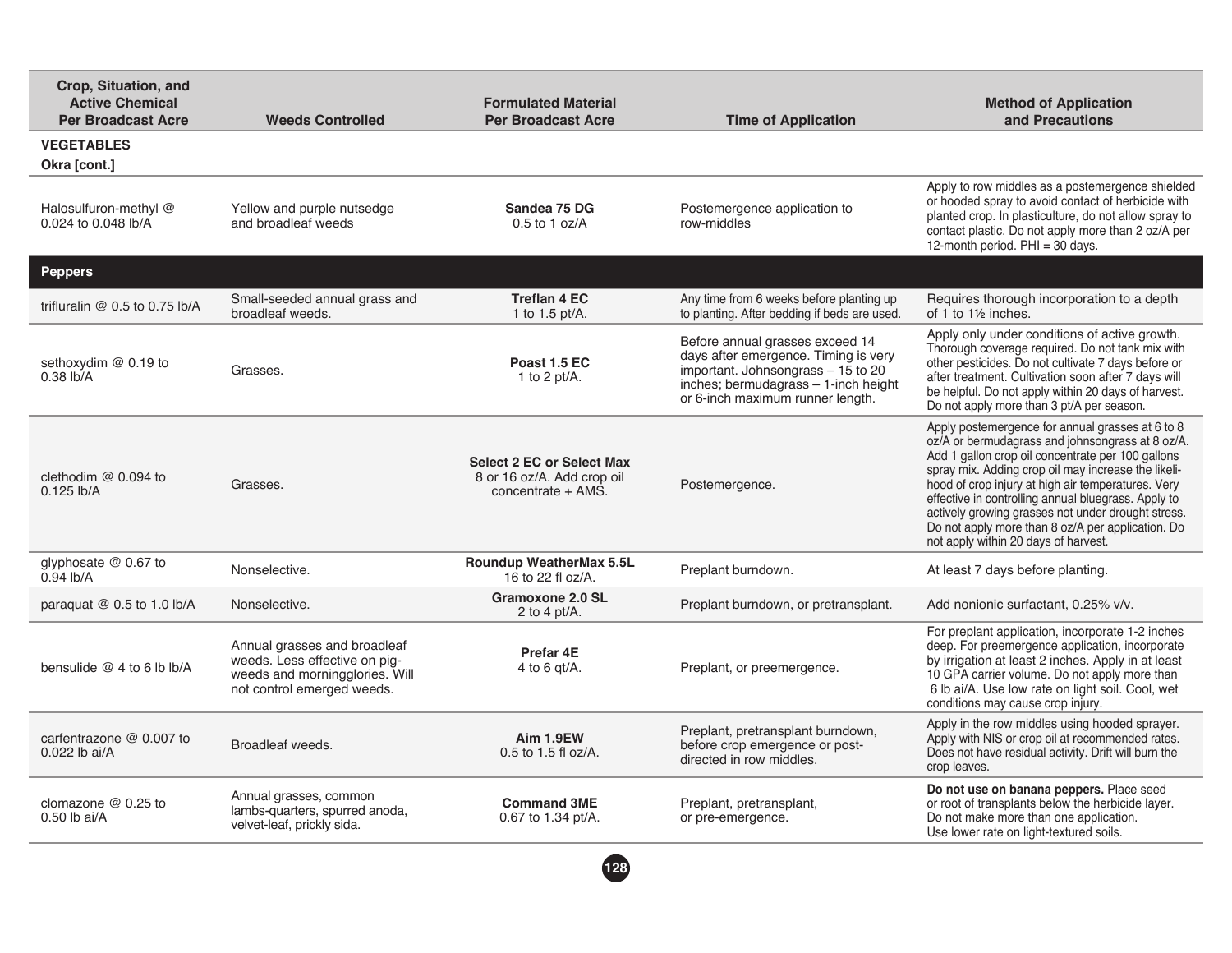| Crop, Situation, and<br><b>Active Chemical</b><br><b>Per Broadcast Acre</b> | <b>Weeds Controlled</b>                                                                    | <b>Formulated Material</b><br><b>Per Broadcast Acre</b> | <b>Time of Application</b>                                                                                                                                                                                                  | <b>Method of Application</b><br>and Precautions                                                                                                                                                            |
|-----------------------------------------------------------------------------|--------------------------------------------------------------------------------------------|---------------------------------------------------------|-----------------------------------------------------------------------------------------------------------------------------------------------------------------------------------------------------------------------------|------------------------------------------------------------------------------------------------------------------------------------------------------------------------------------------------------------|
| halosulfuron @ 0.023 to<br>0.047 lb ai/A                                    | Broadleaf weeds and nutsedge.                                                              | Sandea 75DF<br>$0.5$ to 1 oz/A.                         | Preemergence, or in row middles of<br>direct-seeded or transplanted pepper.                                                                                                                                                 | Avoid contact with the crop, or with plastic.<br>Do not make more than two applications per crop.<br>Do not exceed 2 oz product/season.                                                                    |
|                                                                             |                                                                                            |                                                         |                                                                                                                                                                                                                             | Bell and nonbell. For non-mulched crop only.                                                                                                                                                               |
|                                                                             | Annual grasses and small-                                                                  |                                                         | Preplant-incorporated, before<br>transplanting.                                                                                                                                                                             | Bell and nonbell. For mulched crop only. Can be<br>applied also in the row middles, tank-mixed with a<br>labeled postemergence herbicide. Needs irrigation or                                              |
| pendimethalin @ 0.95 to<br>1.42 $lb/A$                                      | seeded broadleaf weeds.<br>Will not control emerged weeds.                                 | <b>Prowl H2O (3.8 EC)</b><br>2 to 3 pt/A.               | Preplant, NOT incorporated, on top<br>of firmed bed, before laying plastic.                                                                                                                                                 | shallow incorporation for activation.                                                                                                                                                                      |
|                                                                             |                                                                                            |                                                         | Post-directed to transplants, or to<br>established direct-seeded crop.                                                                                                                                                      | Bell and nonbell. For non-mulched crop only. Can<br>be applied also in the row middles, tank-mixed with a<br>labeled postemergence herbicide. Needs irrigation or<br>shallow incorporation for activation. |
| <b>Snapbeans, Lima Beans</b>                                                |                                                                                            |                                                         |                                                                                                                                                                                                                             |                                                                                                                                                                                                            |
| halosulfuron $@$ 0.02 to<br>$0.04$ lb/A                                     | Yellow and purple nutsedge,<br>ragweed, pigweed, smartweed,<br>cocklebur and morningglory. | Sandea 75 DF<br>$0.5$ to 1 oz/A.                        | Preemergence.                                                                                                                                                                                                               | Preemergence: apply after planting but before<br>cracking.                                                                                                                                                 |
| S-metolachlor @ 0.6 to<br>$1.01$ lb/A                                       | Annual weeds.                                                                              | Dual Magnum 7.62 EC<br>10 oz to 16 oz/A.                | Preemergence.                                                                                                                                                                                                               | Apply during or after planting but before weeds<br>emerge.                                                                                                                                                 |
| EPTC + trifluralin @ $3.5 +$<br>$0.5$ lb/A                                  | Annual weeds.                                                                              | Eptam + Treflan 4 EC<br>$3.5$ pt/A + 1 pt/A.            | Just prior to planting.                                                                                                                                                                                                     | Requires thorough incorporation to a depth of<br>3 inches.                                                                                                                                                 |
| trifluralin @ 0.5 lb/A                                                      | Small-seeded broadleaf weeds<br>and annual grasses.                                        | <b>Treflan 4 EC</b><br>1 pt/ $A$ .                      | Any time from 6 weeks before planting<br>up to planting. After bedding if beds are<br>used.                                                                                                                                 | Requires thorough incorporation to a depth of<br>1 to $1\frac{1}{2}$ inches.                                                                                                                               |
| bentazon @ 0.25 to 0.5 lb/A                                                 | Purslane, velvetleaf, ragweed,<br>smartweed, cocklebur, jimsonweed.                        | <b>Basagran</b><br>$0.5$ to 1 pt/A.                     | Postemergence to small weeds.                                                                                                                                                                                               | See label for details and weed sizes.                                                                                                                                                                      |
| sethoxydim @ 0.3 to 0.5 lb/A                                                | Annual and perennial grasses.                                                              | Poast 1.5 EC<br>1.5 to 2.5 pt/A.                        | Treat annual grasses within 14 days of<br>emergence. Johnsongrass at 12 to 18<br>inches.                                                                                                                                    | Do not apply within 15 days of harvest.<br>Do not exceed 4 pt/A per season. Add 1% crop<br>oil concentrate.                                                                                                |
| fomesafen @ 0.1875 to<br>$0.25$ lb lb/A                                     | Many broadleaf weeds.                                                                      | <b>Reflex 2L</b><br>0.75 to 1 pt/A.                     | Apply postemergence to dry beans having at<br>least 4 expanded trifoliate leaves or snap<br>beans having at least 1 expanded trifoliate<br>leaf. Include a nonionic surfactant at 1 quart<br>per 100 gallons spray mixture. | Dry or snap beans only. Total use per year<br>cannot exceed 1.5 pt/A. Do not apply within<br>45 days of dry bean harvest or 30 days<br>of snapbean harvest.<br>See label for further information.          |
| fomesafen $@0.25$ to<br>0.375 lb/A                                          | Broadleaf weeds.                                                                           | <b>Reflex 2L</b><br>1 to 1.5 $pt/A$ .                   | Preplant or early post.                                                                                                                                                                                                     | Do not exceed 1.5 pt/A rate. Dry or snapbeans.                                                                                                                                                             |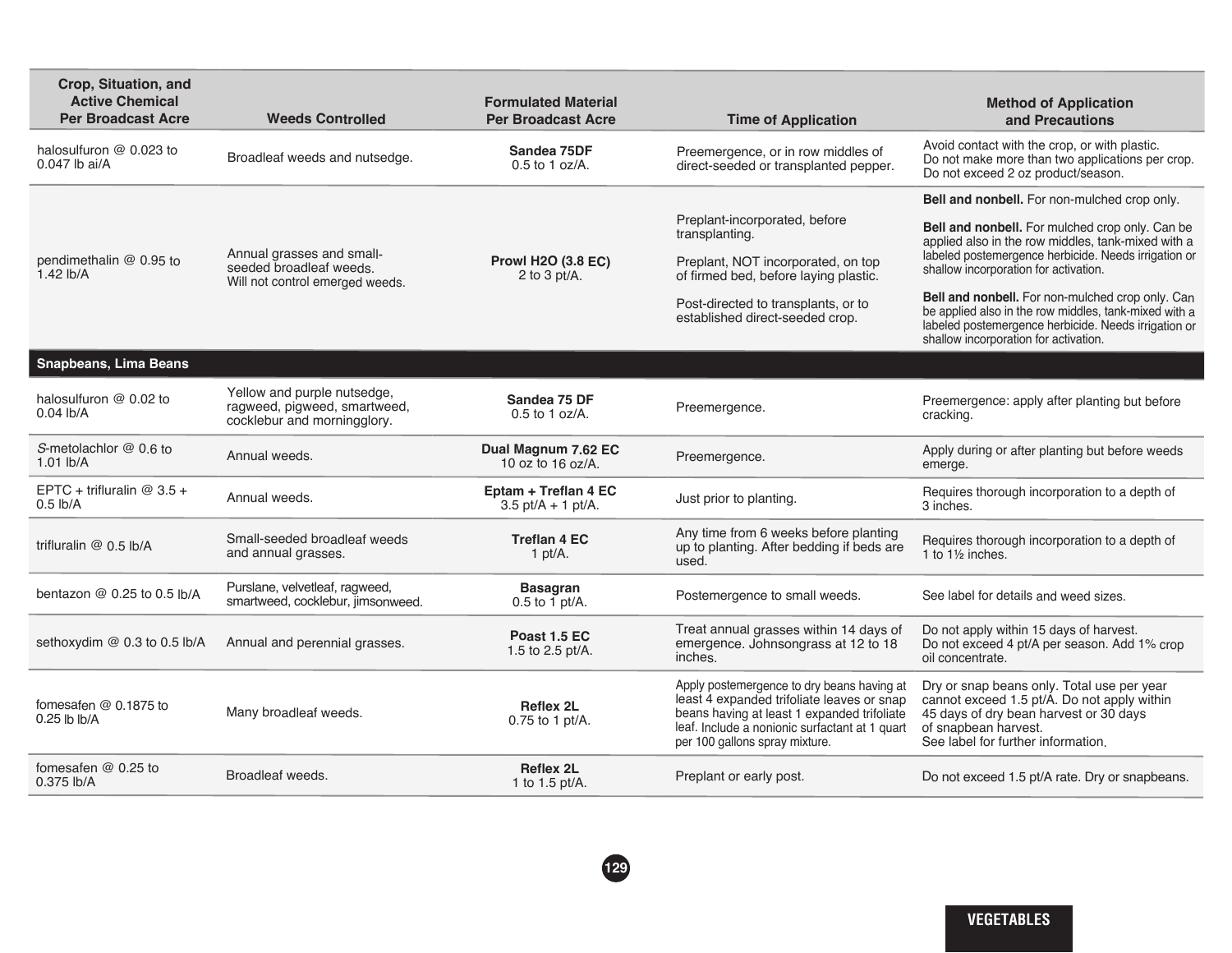| Crop, Situation, and<br><b>Active Chemical</b><br><b>Per Broadcast Acre</b>    | <b>Weeds Controlled</b>                                                                                                                | <b>Formulated Material</b><br><b>Per Broadcast Acre</b> | <b>Time of Application</b>                                                                                                                                    | <b>Method of Application</b><br>and Precautions                                                                                                                                                                                                                                                             |
|--------------------------------------------------------------------------------|----------------------------------------------------------------------------------------------------------------------------------------|---------------------------------------------------------|---------------------------------------------------------------------------------------------------------------------------------------------------------------|-------------------------------------------------------------------------------------------------------------------------------------------------------------------------------------------------------------------------------------------------------------------------------------------------------------|
| <b>VEGETABLES</b>                                                              |                                                                                                                                        |                                                         |                                                                                                                                                               |                                                                                                                                                                                                                                                                                                             |
| Snapbeans, Lima Beans [cont.]                                                  |                                                                                                                                        |                                                         |                                                                                                                                                               |                                                                                                                                                                                                                                                                                                             |
| sulfentrazone +<br>carfentrazone $@$ 0.1 to<br>0.2 lb/A + 0.01 to 0.02 lb/A    | Annual grasses and small-<br>seeded broadleaves, good<br>activity on pigweeds.                                                         | <b>Spartan Charge</b><br>3.8 to 7.6 fl oz/A.            | Apply to the soil surface 14 to 7 days<br>prior to planting. Will control small<br>seedlings at the time of application.<br>Can also be applied preemergence. | Tank mixing with Dual Magnum preemergence<br>may cause stunting, but will increase weed<br>control spectrum. Apply to the soil surface<br>immediately after planting. Do not apply to<br>sandy soil with <1% organic matter, or soils<br>above Ph7.                                                         |
| sulfentrazone +<br>S-metolachlor $@$ 0.1 lb/A to<br>$0.14 + 0.95$ to 1.27 lb/A | Annual grasses and small-<br>seeded broadleaves, excellent<br>on pigweeds and morning-<br>glories; good control of yellow<br>nutsedge. | <b>Authority Elite</b><br>19 to 26 fl oz/A.             | Apply to a weed-free bareground<br>soil. Can also be applied pre-<br>emergence.                                                                               | Preplant application is safer than pre-<br>emergence application.                                                                                                                                                                                                                                           |
| Southernpea - Preemergence                                                     |                                                                                                                                        |                                                         |                                                                                                                                                               |                                                                                                                                                                                                                                                                                                             |
| imazethapyr @ 0.063 lb/A                                                       | Small-seeded broadleaves and<br>annual grasses.                                                                                        | <b>Pursuit 2 AS</b><br>4 fl $oz/A$ .                    | Preplant soil-incorporated, preemergence,<br>or early postemergence.                                                                                          | Has activity on pigweeds, but will not control<br>ALS-resistant pigweed.                                                                                                                                                                                                                                    |
| S-metolachlor @ 0.64 to<br>$0.95$ lb/A                                         | Small-seeded broadleaves and<br>annual grasses.                                                                                        | Dual Magnum 7.62 EC<br>$0.67$ to 1 pt/A.                | Preplant soil-incorporated or<br>preemergence. Apply to a weed-free<br>bareground soil.                                                                       | Excellent control of pigweeds, other small-<br>seeded broadleaves and annual grasses.<br>Needs 1 inch of rainfall for activation. Rainfall<br>exceeding 2 inches will reduce residual activity.                                                                                                             |
| trifluralin $@$ 0.5 to<br>$0.75$ lb/A                                          | Annual grasses and small-<br>seeded broadleaves.                                                                                       | Treflan 4 L<br>1 to 1.5 pt/ $A$ .                       | Apply to a weed-free bareground soil.                                                                                                                         | Requires thorough incorporation to a depth<br>of 1 to 1.5 inches. Tankmix with another<br>herbicide to improve spectrum.                                                                                                                                                                                    |
| Southernpea - Postemergence                                                    |                                                                                                                                        |                                                         |                                                                                                                                                               |                                                                                                                                                                                                                                                                                                             |
| bentazon $@$ 0.5 lb/A                                                          | Prickly sida, smartweeds, and<br>common cocklebur.                                                                                     | <b>Basagran</b><br>1 pt.                                | Apply over the top of the crop and<br>weed; good coverage required.                                                                                           | Apply over the top. Weak on pigweeds.<br>Excellent activity on prickly sida, smartweeds<br>and common cocklebur.                                                                                                                                                                                            |
| clethodim $@$ 0.094 to<br>$0.125$ lb/A                                         | Grasses.                                                                                                                               | <b>Select 2 EC</b><br>$6$ to $8$ fl oz/A.               | Apply to actively growing grass<br>seedlings.                                                                                                                 | Add 1 gallon of crop oil concentrate per<br>100 gallons of spray mixture. Adding crop oil<br>may cause crop injury at high temperature<br>conditions. Do not apply on days that are<br>unusually hot or humid. Do not apply within<br>14 days of harvest.                                                   |
| fomesafen $@$ 0.2 lb/A                                                         | Small annual grasses and<br>small-seeded broadleaves,<br>good activity on pigweeds<br>2 inches tall.                                   | <b>Reflex 2 SL</b><br>$13 oz/A$ .                       | 2- to 4-trifoliate crop.                                                                                                                                      | For dry beans only. Will burn crop leaves:<br>crop injury will be severe if applied on a very<br>hot, sunny, humid day, but the crop will<br>recover. Some varieties will be injured more<br>than others. Total use per year cannot exceed<br>1.5 pt/A. Do not apply within 45 days of dry<br>bean harvest. |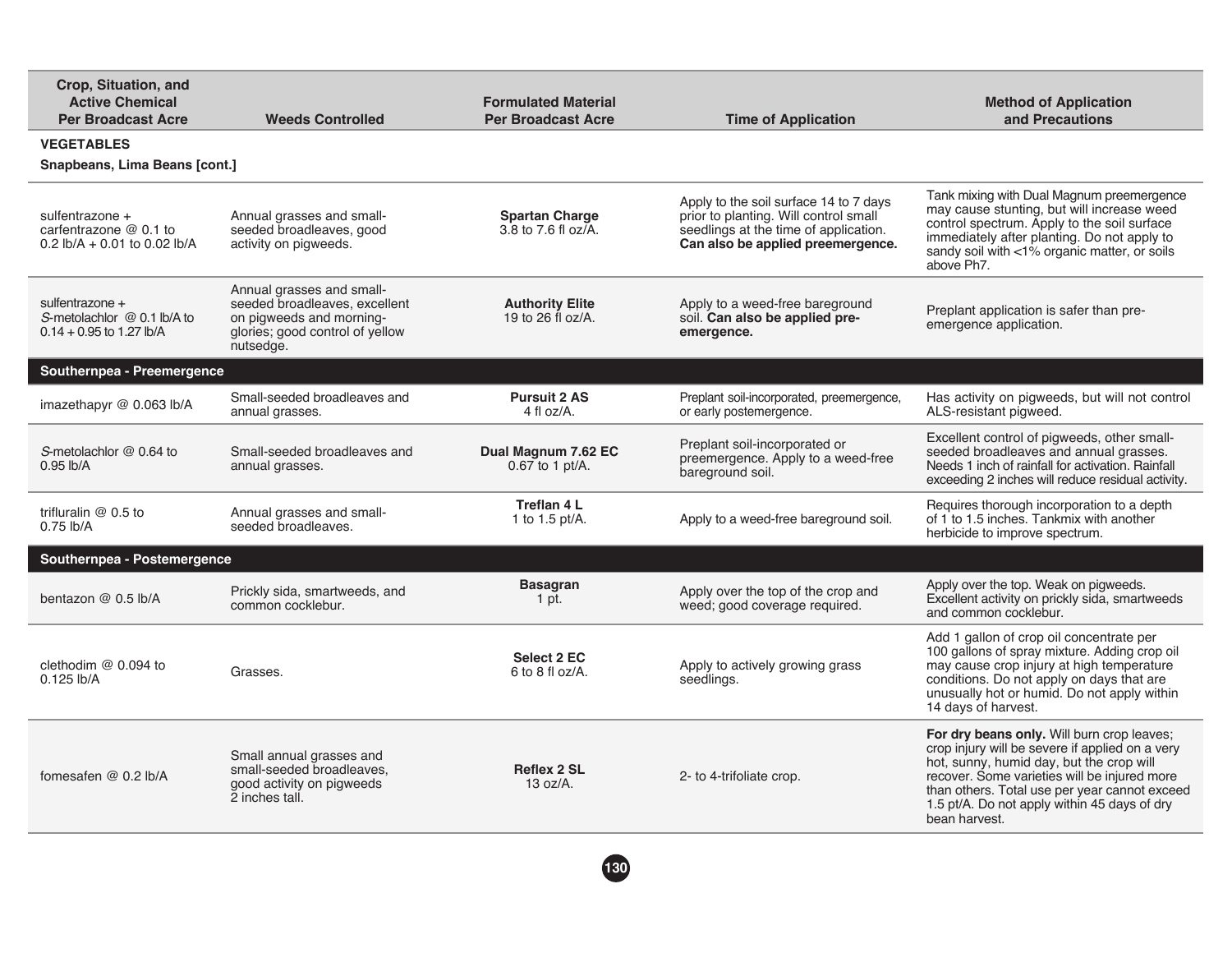| Crop, Situation, and<br><b>Active Chemical</b><br><b>Per Broadcast Acre</b> | <b>Weeds Controlled</b>                                  | <b>Formulated Material</b><br><b>Per Broadcast Acre</b> | <b>Time of Application</b>                                                                                                                                                               | <b>Method of Application</b><br>and Precautions                                                                                                                                                                                                                                                                                                                                                                                                                                                                                                                  |
|-----------------------------------------------------------------------------|----------------------------------------------------------|---------------------------------------------------------|------------------------------------------------------------------------------------------------------------------------------------------------------------------------------------------|------------------------------------------------------------------------------------------------------------------------------------------------------------------------------------------------------------------------------------------------------------------------------------------------------------------------------------------------------------------------------------------------------------------------------------------------------------------------------------------------------------------------------------------------------------------|
| imazamox $@0.03$ lb/A                                                       | Small-seeded broadleaves.<br>annual grasses, and sedges. | Raptor<br>4 fl $oz/A$ .                                 | Apply over the top of the crop and<br>weed; good coverage required.                                                                                                                      | Similar to Pursuit, but has shorter residual<br>activity. Will not control ALS-resistant<br>piqweeds. Some varieties may be stunted<br>by Raptor.                                                                                                                                                                                                                                                                                                                                                                                                                |
| imazethapyr @ 0.063 lb/A                                                    | Small-seeded broadleaves,<br>annual grasses and sedges.  | <b>Pursuit 2 AS</b><br>4 fl $oz/A$ .                    | Apply over the top of the crop and<br>weed; good coverage required.                                                                                                                      | Annual grasses and broadleaves. Will not control<br>ALS-resistant pigweeds. Good on sedges.                                                                                                                                                                                                                                                                                                                                                                                                                                                                      |
| sethoxydim @ 0.2 to<br>$0.5$ lb/A                                           | Annual and perennial grasses<br>ONLY.                    | Poast 1.5 EC<br>1 to 2.5 pt/A.                          | Apply to emerged and actively<br>growing weeds.                                                                                                                                          | Thorough coverage required. Do not tank mix<br>with other pesticides. Do not cultivate 7 days<br>before or after treatment. Cultivation after 7 days<br>is helpful. Add 1 quart of crop oil concentrate per<br>acre. This may cause injury on a hot, sunny day.<br>Total cannot exceed 2.5 pt/A/year. Do not apply<br>within 15 days of harvest.                                                                                                                                                                                                                 |
| Spinach                                                                     |                                                          |                                                         |                                                                                                                                                                                          |                                                                                                                                                                                                                                                                                                                                                                                                                                                                                                                                                                  |
| sethoxydim @ 0.19 to<br>$0.38$ lb/A                                         | Grasses.                                                 | Poast 1.5 EC<br>1 to 1.5 pt/A.                          | Before annual grasses exceed<br>14 days after emergence. Timing is<br>very important.<br>Johnsongrass: 15 to 20 inches<br>Bermudagrass: 1-inch height or 6-inch<br>maximum runner length | Apply only under conditions of active growth.<br>Thorough coverage required. Do not tank mix<br>with other pesticides. Do not cultivate 7 days<br>before or after treatment. Cultivation soon after<br>7 days will be helpful. Do not apply within<br>15 days of harvest.                                                                                                                                                                                                                                                                                        |
| clethodim @ 0.094 to<br>$0.125$ lb/A                                        | Grasses.                                                 | Select 2 EC<br>$6$ to $8$ oz/A.                         | Postemergence.                                                                                                                                                                           | Apply to emerged grasses. Consult manufacturer's<br>label for specific rates and best times to treat.<br>For sethoxydim, add 1 quart of crop oil concen-<br>trate per acre. For clethodim, add 1 gallon of<br>crop oil concentrate per 100 gallons of spray<br>solution. Adding crop oil to Poast or Select may<br>increase the likelihood of crop injury at high air<br>temperatures. Do not apply Poast or Select on<br>days that are unusually hot and humid. Do not<br>apply sethoxydim within 15 days of harvest or<br>clethodim within 14 days of harvest. |
| S-metolachlor @ 0.32 to<br>$0.64$ lb/A                                      | Annual grasses and small-<br>seeded broadleaf weeds.     | Dual Magnum 7.62 EC*<br>0.33 to 0.67 pt/A.              | Preemergence.                                                                                                                                                                            | Do not incorporate. Make only one application<br>per year. Do not exceed 0.67 pt/A. Use low rate<br>on coarse soil. Do not harvest within 50 days of<br>application. Do not apply through an irrigation<br>system. Irrigate within 2 days of application.                                                                                                                                                                                                                                                                                                        |

\* Use of the Dual Magnum 24(c) labels for spinach, collards, kale, mustard greens, turnip greens, cantaloupe, cucumber, summer squash, watermelon, transplanted broccoli, cabbage and Chinese cabbage requires agreeing to Syngenta's waiver of liability and indemnification agreement. To accept, go to the website, www.syngenta-us.com/labels/indemnified-label-login, and register to set up an account. After registering go to the top left of the home page, click on Products and then Indemnified Labels. You will then be prompted to select the state, Arkansas, the product, Dual Magnum and the crop. Read the waiver of liability and indemnification agreement and either accept or decline. If the conditions are unacceptable, return the Dual Magnum herbicide at once unopened or use the Dual Magnum herbicide for a different approved use in accordance with the label on the product cont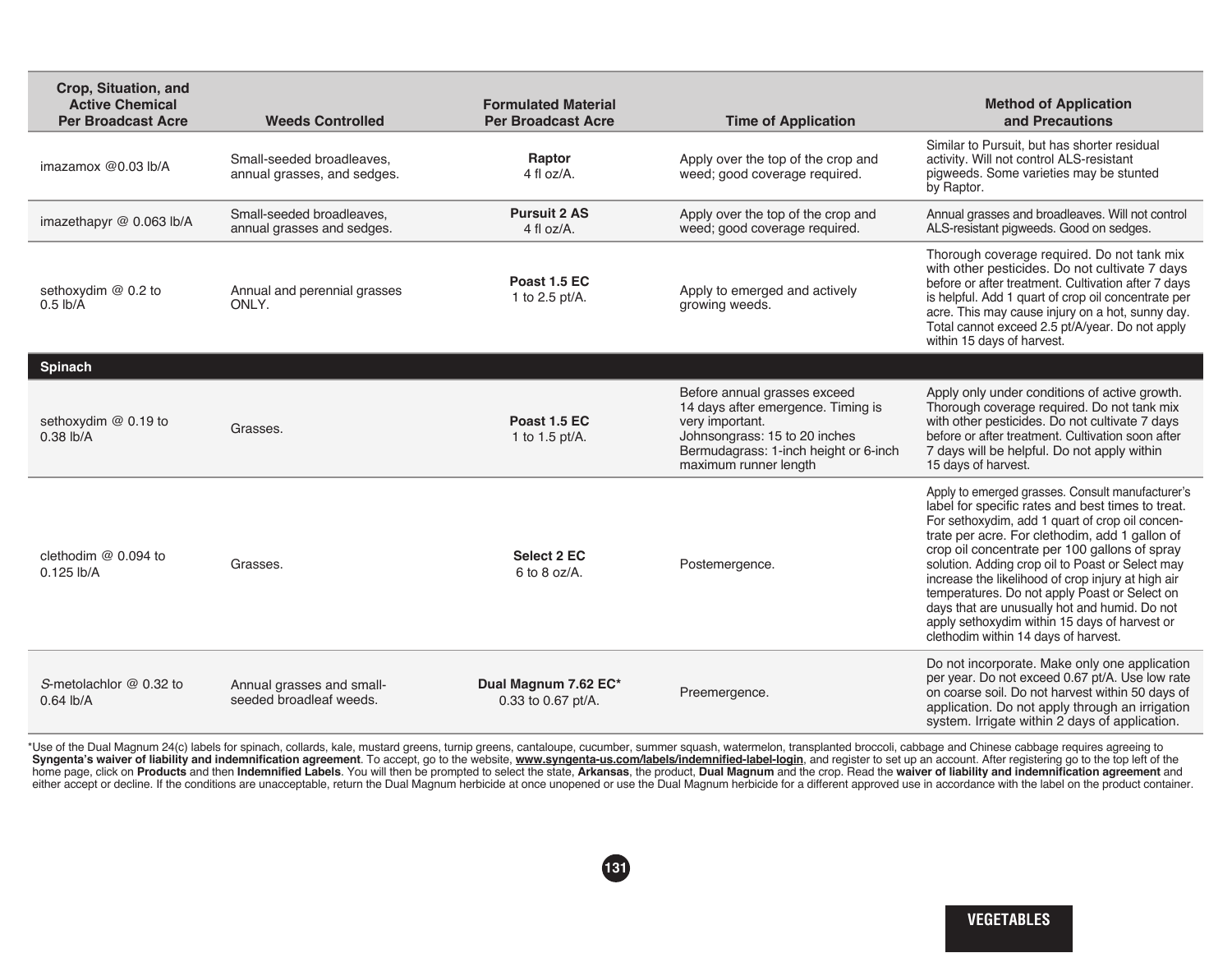| Crop, Situation, and<br><b>Active Chemical</b><br><b>Per Broadcast Acre</b> | <b>Weeds Controlled</b>                                                                                                  | <b>Formulated Material</b><br><b>Per Broadcast Acre</b>                           | <b>Time of Application</b>                                                                                                | <b>Method of Application</b><br>and Precautions                                                                                                                                                                                                                                                                                                                                                              |
|-----------------------------------------------------------------------------|--------------------------------------------------------------------------------------------------------------------------|-----------------------------------------------------------------------------------|---------------------------------------------------------------------------------------------------------------------------|--------------------------------------------------------------------------------------------------------------------------------------------------------------------------------------------------------------------------------------------------------------------------------------------------------------------------------------------------------------------------------------------------------------|
| <b>VEGETABLES</b><br>Spinach [cont.]                                        |                                                                                                                          |                                                                                   |                                                                                                                           |                                                                                                                                                                                                                                                                                                                                                                                                              |
| phenmedipham $@$ 0.5 to<br>1 lb/A                                           | Annual broadleaf.                                                                                                        | Spin-Aid 1.3 EC<br>$3$ to 6 pt/A.                                                 | Postemergence.                                                                                                            | Do not use when expected high temperatures<br>will be above 75°F. For best results, spray<br>when weeds are in the 2-leaf stage. Use the<br>6 pint rate only on well-established crops<br>which are not under stress. Do not apply<br>within 40 days of harvest. Spinach plants<br>must have 6 true leaves or more. For<br>processing spinach only. Do not exceed<br>22 gallons per acre water. Avoid drift. |
| <b>Sweet Corn</b>                                                           |                                                                                                                          |                                                                                   |                                                                                                                           |                                                                                                                                                                                                                                                                                                                                                                                                              |
| $S$ -metolachlor + atrazine<br>1.25 to 1.5 $lb + 1$ to 1.6 $lb/A$           | Annual weeds.                                                                                                            | Dual Magnum 7.62 EC + AAtrex,<br>atrazine<br>See label for specific formulations. | Preplant incorporated, preemergence<br>or early postemergence.                                                            | Use high atrazine rate where cocklebur and<br>morningglory are severe. Rainfall in 5-7 days<br>is necessary for best results. With preplant,<br>shallow incorporate 2-3 inches within 7 days<br>of planting.                                                                                                                                                                                                 |
| bentazon $@$ 0.75 to 1 lb/A                                                 | Cocklebur, common ragweed,<br>jimsonweed, Pennsylvania smart-<br>weed, velvetleaf, yellow nutsedge,<br>and morningglory. | <b>Basagran</b><br>$0.75$ to 1 gt/A.                                              | Apply early postemergence over top<br>when weeds are small and corn has<br>1 to 5 leaves.                                 | See label for rates according to weed size<br>and special directions for annual morning-<br>glory and yellow nutsedge control. Use a<br>crop oil at a rate of 1 qt/A.                                                                                                                                                                                                                                        |
| halosulfuron @ 0.032 lb/A                                                   | Cocklebur, passionflower,<br>pigweed, pokeweed, ragweed,<br>smartweed, velvetleaf.                                       | Permit 75 DF<br>$0.67$ oz/A.                                                      | Postemergence.                                                                                                            | Apply over the top with drop nozzles to<br>sweet corn from spike to lay-by for control of<br>emerged weeds. Add nonionic surfactant<br>at 0.5 oz per gallon of spray solution or 1<br>quart per 100 gallons of spray solution. See<br>label for all instructions and restrictions.                                                                                                                           |
| S-metolachlor + atrazine $@$<br>1 to $2 + 0.78$ to 1.56                     | Most annual grass and broadleaf<br>weeds.                                                                                | <b>Bicep II Magnum</b><br>1.3 to 2.6 $gt/A$ .                                     | Preemergence.                                                                                                             | Apply to soil surface immediately after<br>planting. See label for further instructions.                                                                                                                                                                                                                                                                                                                     |
| atrazine $@1$ to 2 lb/A                                                     | Most annual broadleaf and grass<br>weeds.                                                                                | <b>Aatrex 4L</b><br>1 to 2 gt/A.                                                  | Preemergence or postemergence.                                                                                            | Apply to soil surface immediately after<br>planting. Shallow cultivation of preemergence<br>applications improves control.<br>Postemergence: Use the 2 quart rate and<br>apply before weeds reach 1.5 inches. See<br>label for amount of crop oil to add. For best<br>results, tank mix with a grass herbicide such<br>as Dual.                                                                              |
| <b>Sweet Potatoes</b>                                                       |                                                                                                                          |                                                                                   |                                                                                                                           |                                                                                                                                                                                                                                                                                                                                                                                                              |
| sethoxydim @ 0.3 to<br>$0.5$ lb/A                                           | Annual and perennial grasses.                                                                                            | Poast 1.5 EC<br>1.5 to 2.5 pt/A.                                                  | Apply to small annual grasses, prefer-<br>ably within 14 days after emergence.<br>See label for timing perennial grasses. | Do not apply within 30 days of harvest.<br>Do not apply more than 4 pt/A in one<br>season. Add 1% crop oil concentrate.                                                                                                                                                                                                                                                                                      |
|                                                                             |                                                                                                                          |                                                                                   |                                                                                                                           |                                                                                                                                                                                                                                                                                                                                                                                                              |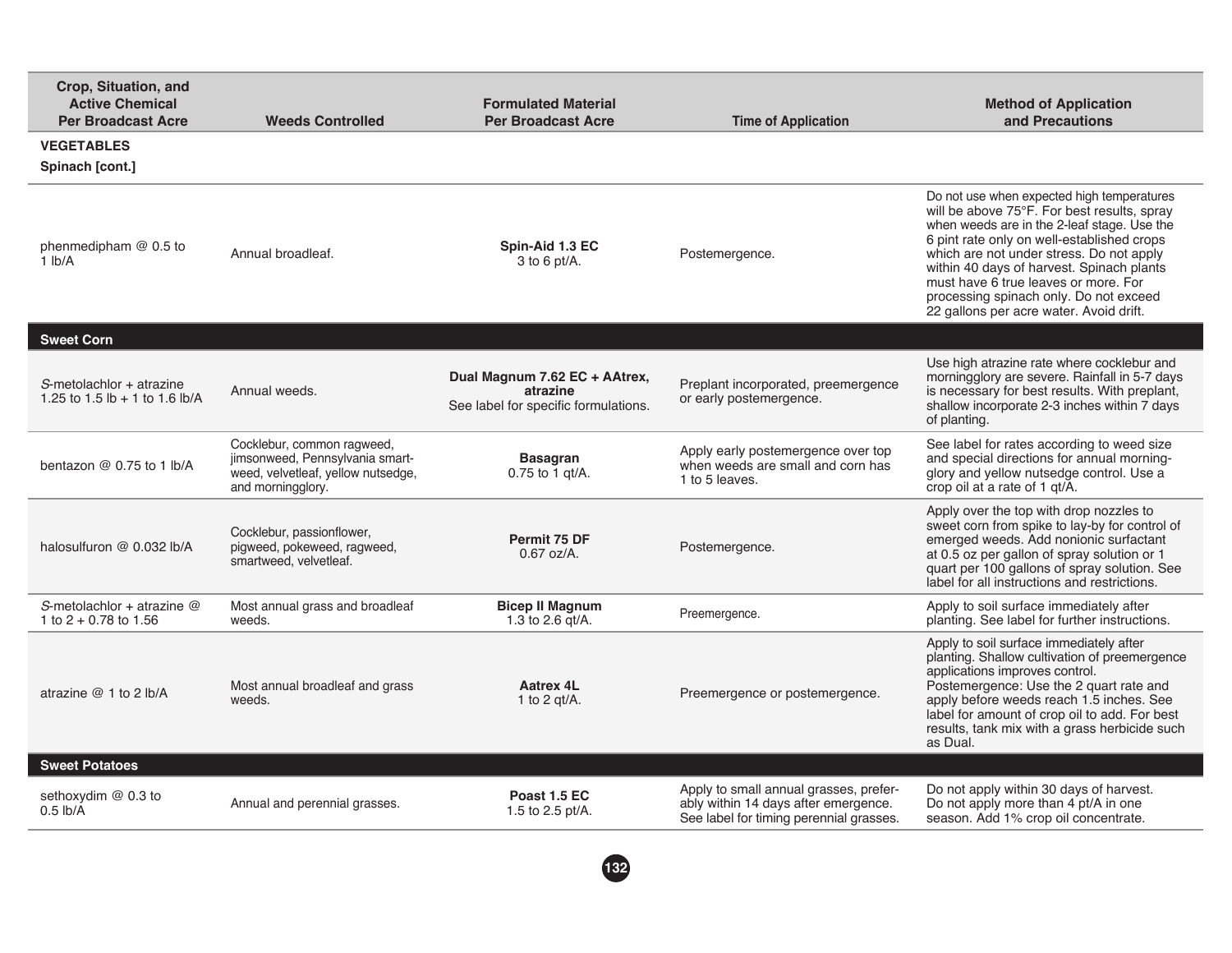| Crop, Situation, and<br><b>Active Chemical</b><br><b>Per Broadcast Acre</b> | <b>Weeds Controlled</b>                              | <b>Formulated Material</b><br><b>Per Broadcast Acre</b>                                  | <b>Time of Application</b>                                                                                                                                                                     | <b>Method of Application</b><br>and Precautions                                                                                                                                                                                                                                                                                                                                                                                    |
|-----------------------------------------------------------------------------|------------------------------------------------------|------------------------------------------------------------------------------------------|------------------------------------------------------------------------------------------------------------------------------------------------------------------------------------------------|------------------------------------------------------------------------------------------------------------------------------------------------------------------------------------------------------------------------------------------------------------------------------------------------------------------------------------------------------------------------------------------------------------------------------------|
| clethodim @ 0.09 to<br>$0.25$ lb/A                                          | Grasses.                                             | <b>Select 2 EC or Select Max</b><br>8 to 16 oz/A. Add crop oil concen-<br>trate $+$ AMS. | Postemergence.                                                                                                                                                                                 | Apply postemergence for annual grasses<br>at 6 to 8 oz/A or bermudagrass and johnsongrass<br>at 8 oz/A. Add 1 gallon crop oil concentrate per<br>100 gallons of spray mix. Adding crop oil may<br>increase the likelihood of crop injury at high air<br>temperatures. Very effective in controlling annual<br>bluegrass. Apply to actively growing grasses not<br>under drought stress. Do not apply within 30 days<br>of harvest. |
| clomazone $@$ 0.48 to<br>$1.5$ lb/A                                         | Annual grasses.                                      | <b>Command 3 ME</b><br>1.3 to 4 pt/ $A$ .                                                | Pre-transplant.                                                                                                                                                                                | Use the low rate on coarse soils and the high rate<br>on fine soils. May also be applied as a single,<br>post-transplant application to the crop before weeds<br>emerge at a maximum of 1.5 pt/A.                                                                                                                                                                                                                                  |
| fluazifop-P @ 0.19 lb/A                                                     | Grasses.                                             | <b>Fusilade DX 2 EC</b><br>6 to 18 oz/A.                                                 | Before annual grasses exceed 14 days<br>after emergence. Timing is very important.<br>Johnsongrass: 12 to 18 inches.<br>Bermudagrass: 3-inch height or 6- to<br>12-inch maximum runner length. | Less effective than Poast on annual grasses.<br>More effective on bermudagrass and johnson-<br>grass. Thorough coverage required. Do not<br>tank mix. Do not cultivate 7 days before or<br>after application. Do not apply within 20 days<br>of harvest.                                                                                                                                                                           |
| flumioxazin @ 0.094 lb/A                                                    | Annual broadleaf weeds<br>including pigweed.         | Valor 51 WDG<br>3 oz/A.                                                                  | Apply 2 to 5 days prior to<br>transplanting crop.                                                                                                                                              | Movement of soil during transplanting should not<br>occur or reduced weed control may result. Do not<br>use on greenhouse-grown transplants. Do not<br>apply postemergence or serious crop injury will<br>occur. Do not use on transplants harvested more<br>than 2 days prior to transplanting. Do not use on<br>transplant propagation beds. See label for instruc-<br>tions on use. Use only on the 'Beauregard' variety.       |
| S-metolachlor @ 0.95 to<br>1.26 lb/A                                        | Annual sedge and yellow<br>nutsedge.                 | Dual Magnum 7.62 EC<br>1 to 1.33 pt/A.                                                   | After the sweet potatoes have<br>been transplanted but before<br>weeds emerge.                                                                                                                 | Do not incorporate following application. Use the<br>lower rate on coarse-textured soils. The trans-<br>planter trench must be closed before applying. Do<br>not apply more than 0.5 inches of irrigation for the<br>first irrigation following application. Make only one<br>application per season.                                                                                                                              |
| <b>Tomatoes</b>                                                             |                                                      |                                                                                          |                                                                                                                                                                                                |                                                                                                                                                                                                                                                                                                                                                                                                                                    |
| S-metolachlor $@$ 0.95 to<br>$1.5$ lb/A                                     | Yellow nutsedge, annual<br>grasses, broadleaf weeds. | Dual Magnum 7.62 EC<br>1 to 2 pt/A.                                                      | Preplant or postdirected to<br>transplants.                                                                                                                                                    | Apply preplant or postdirected to transplants after<br>the first settling rain or irrigation. In plasticulture,<br>apply to preformed beds just prior to applying<br>plastic mulch. Minimize contact with crop. Do not<br>apply within 90 days of harvest. Also registered<br>for use in row middles, and in seeded crop.<br>See label for further instructions.                                                                   |
| trifluralin @ 0.5 to 0.75 lb/A                                              | Annual weeds.                                        | <b>Treflan 4 EC</b><br>1 to 1.5 pt/A.                                                    | Preplant any time from 6 weeks before<br>transplanting up to transplanting. After<br>bedding if beds are used.                                                                                 | Requires thorough incorporation to a depth of<br>1 to 11/2 inches. Do not use on direct-seeded<br>tomatoes.                                                                                                                                                                                                                                                                                                                        |
|                                                                             |                                                      |                                                                                          |                                                                                                                                                                                                |                                                                                                                                                                                                                                                                                                                                                                                                                                    |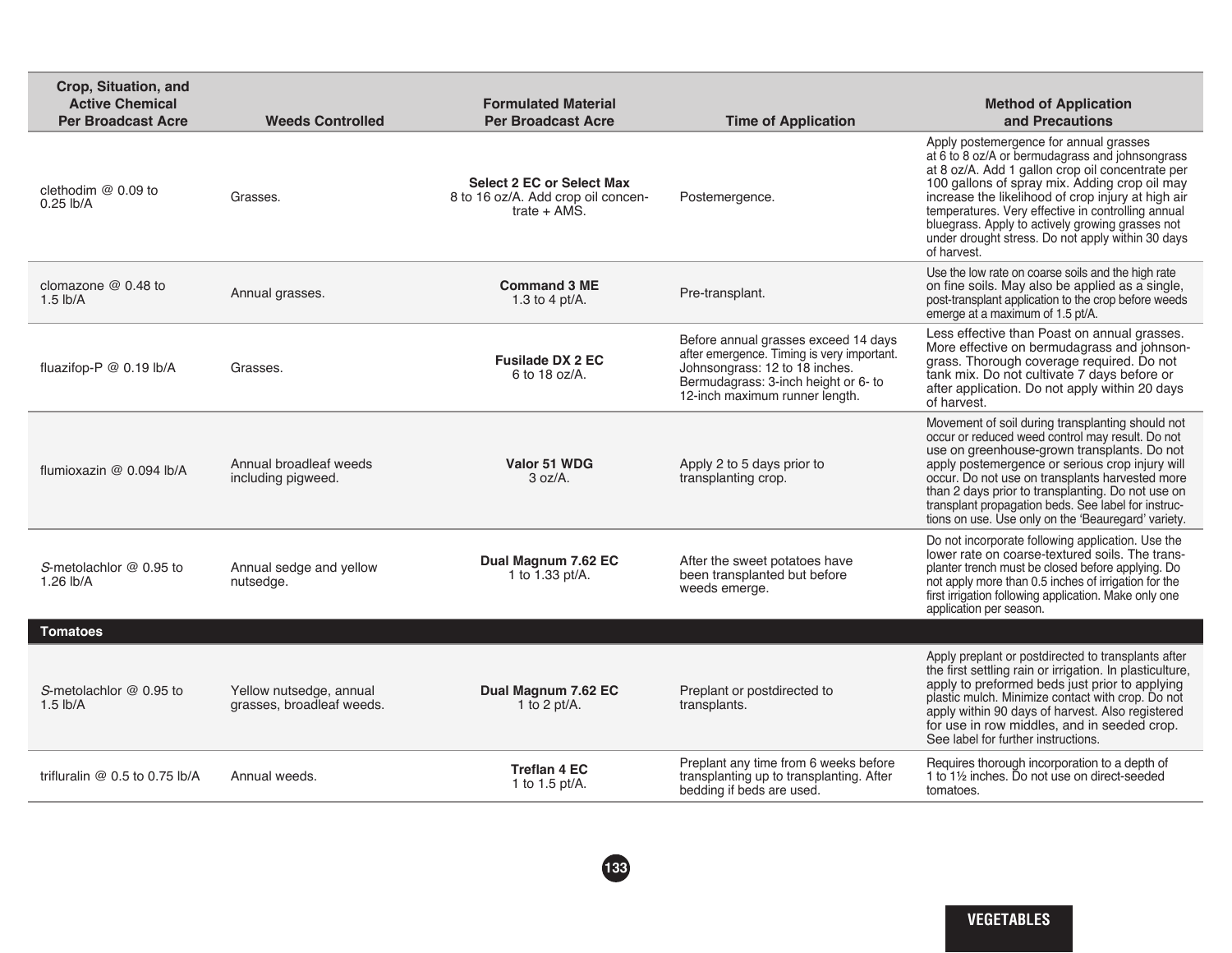| Crop, Situation, and<br><b>Active Chemical</b><br><b>Per Broadcast Acre</b> | <b>Weeds Controlled</b>                                                                                     | <b>Formulated Material</b><br><b>Per Broadcast Acre</b> | <b>Time of Application</b>                                                                                                                                                                 | <b>Method of Application</b><br>and Precautions                                                                                                                                                                                                                                                                                                                                                                                                                                                                                                                                                                                                                                                                                                                                                        |
|-----------------------------------------------------------------------------|-------------------------------------------------------------------------------------------------------------|---------------------------------------------------------|--------------------------------------------------------------------------------------------------------------------------------------------------------------------------------------------|--------------------------------------------------------------------------------------------------------------------------------------------------------------------------------------------------------------------------------------------------------------------------------------------------------------------------------------------------------------------------------------------------------------------------------------------------------------------------------------------------------------------------------------------------------------------------------------------------------------------------------------------------------------------------------------------------------------------------------------------------------------------------------------------------------|
| <b>VEGETABLES</b><br>Tomatoes [cont.]                                       |                                                                                                             |                                                         |                                                                                                                                                                                            |                                                                                                                                                                                                                                                                                                                                                                                                                                                                                                                                                                                                                                                                                                                                                                                                        |
| metribuzin @ 0.25 to<br>$0.5$ lb/A                                          | Annual broadleaf and grass<br>weeds.                                                                        | <b>Metribuzin 75 DF</b><br>0.33 to 0.67 lb/A.           | After transplants have 5-6 leaves or<br>have fully recovered from shock of<br>transplanting and weeds are small.                                                                           | Over top. Do not apply within 3 days after<br>period of cool, wet or cloudy weather or injury<br>will occur. See label for other precautions.                                                                                                                                                                                                                                                                                                                                                                                                                                                                                                                                                                                                                                                          |
| halosulfuron @ 0.02 to<br>$0.04$ lb/A                                       | Yellow and purple nutsedge,<br>ragweed, pigweed, smartweed,<br>cocklebur and morningglory.                  | Sandea 75 DF<br>$0.5$ to 1.0 oz/A.                      | Preemergence and postemergence.                                                                                                                                                            | Direct-seeded, postemergence: Sandea may<br>be applied over the top from the 4-leaf stage to<br>first bloom. After bloom, use shields or directed<br>spray to avoid contact with the plant. Trans-<br>plants: May be applied from 14 days after<br>transplanting to first bloom. After first bloom,<br>apply as a directed spray.                                                                                                                                                                                                                                                                                                                                                                                                                                                                      |
| metribuzin $@$ 0.5 to 1 lb/A                                                | Same as above but better<br>control.                                                                        | <b>Metribuzin 75 DF</b><br>0.67 to 1.33 lb/A.           | Before direct seeding or transplanting.                                                                                                                                                    | Directed spray. Avoid contact with foliage.<br>See above precautions and refer to label for<br>further details.                                                                                                                                                                                                                                                                                                                                                                                                                                                                                                                                                                                                                                                                                        |
| sethoxydim @ 0.19 to<br>$0.38$ lb/A                                         | Grasses.                                                                                                    | Poast 1.5 EC<br>1 pt/ $A$ .                             | Before annual grasses exceed<br>14 days after emergence. Timing is<br>very important.<br>Johnsongrass: 15 to 20 inches.<br>Bermudagrass: 1-inch height or 6-inch<br>maximum runner length. | Apply only under conditions of active growth.<br>Thorough coverage required. Do not tank mix<br>with other pesticides. Do not cultivate 7 days<br>before or after treatment. Cultivation soon after<br>7 days will be helpful. Do not apply within<br>20 days of harvest. Do not apply more than<br>4.5 pt/A per season.                                                                                                                                                                                                                                                                                                                                                                                                                                                                               |
| clethodim $@0.09$ to<br>$0.25$ lb/A                                         | Annual and perennial grasses.                                                                               | Select 2E<br>6 to 16 oz/A.                              | Postemergence.                                                                                                                                                                             | Add 1.0% crop oil concentrate. Apply to actively<br>growing grasses. Repeat applications may be<br>needed for perennial grass control. Good on<br>annual bluegrass and broadleaf signalgrass.                                                                                                                                                                                                                                                                                                                                                                                                                                                                                                                                                                                                          |
| trifloxysulfuron-sodium @<br>0.0047 to 0.0094 lb/A                          | Yellow nutsedge, morningglory,<br>common cocklebur, common<br>lambsquarters and other broad-<br>leaf weeds. | Envoke 75 DG<br>$0.1$ to $0.2$ oz/A.                    | Post-directed.                                                                                                                                                                             | In row. Apply post-directed to tomato grown<br>on plastic for control of nutsedge and certain<br>broadleaf weeds. Crop should be transplanted<br>at least 14 days prior to application. The appli-<br>cation should be made prior to fruit set and at<br>least 45 days prior to harvest. Use nonionic<br>surfactant at 1 quart per 100 gallons spray<br>solution with all applications.<br>Row middles. Apply for control of nutsedge<br>and certain broadleaf weeds. Crop should be<br>transplanted at least 14 days prior to application.<br>Use nonionic surfactant at 1 quart per 100 gal-<br>lons spray solution with all applications. See<br>label for information on registered tank mixes.<br>Tank mixtures with Select or Poast may reduce<br>grass control. See label for more information. |
|                                                                             |                                                                                                             | 134                                                     |                                                                                                                                                                                            |                                                                                                                                                                                                                                                                                                                                                                                                                                                                                                                                                                                                                                                                                                                                                                                                        |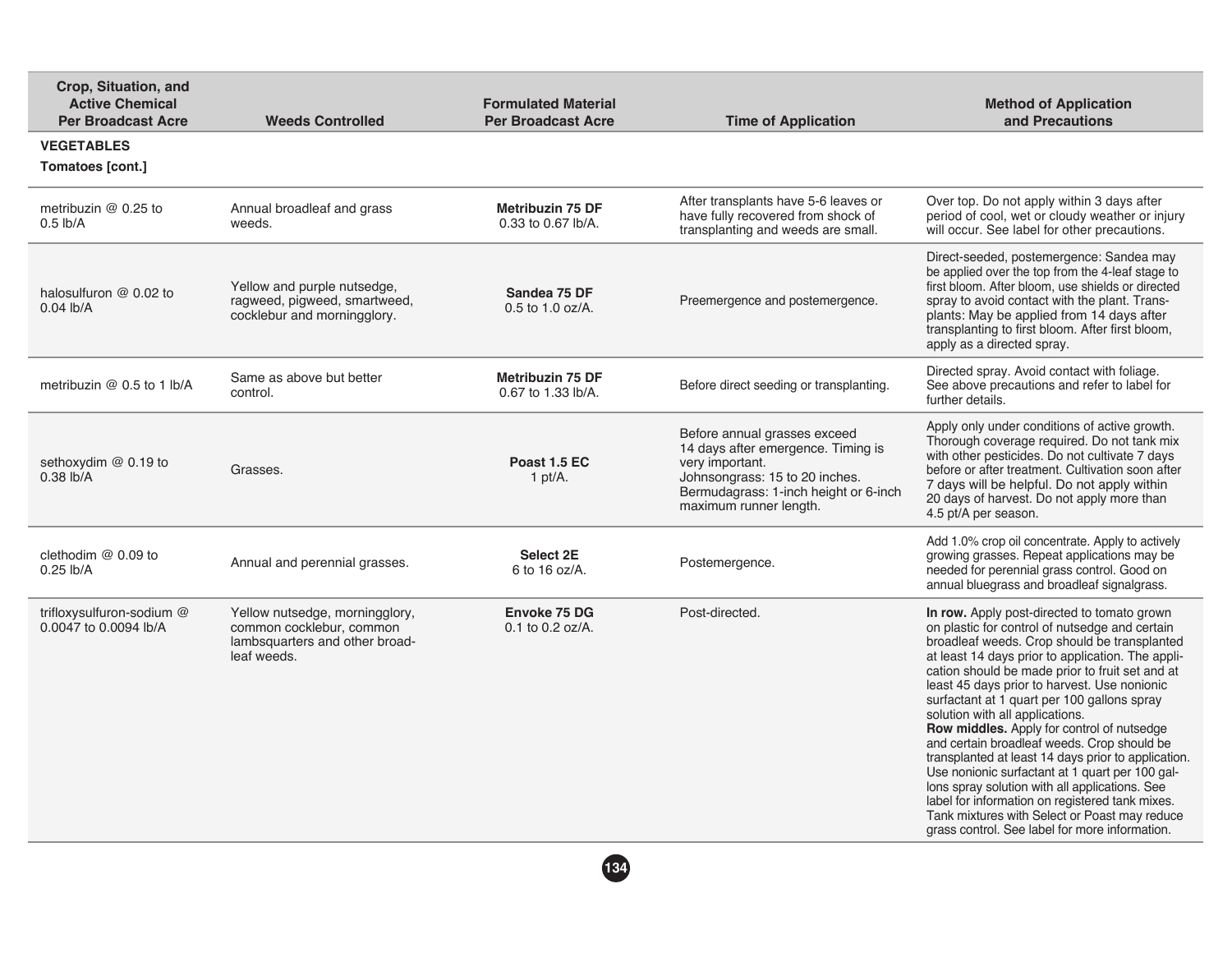| Crop, Situation, and<br><b>Active Chemical</b><br><b>Per Broadcast Acre</b> | <b>Weeds Controlled</b>                                                                                                        | <b>Formulated Material</b><br><b>Per Broadcast Acre</b>                          | <b>Time of Application</b>                     | <b>Method of Application</b><br>and Precautions                                                                                                                                                                                                                                                                                                                                                                                                                                                                                                                                                                                                                                                                                                                                                                                                                                                                                                                                                                                                                                                                         |
|-----------------------------------------------------------------------------|--------------------------------------------------------------------------------------------------------------------------------|----------------------------------------------------------------------------------|------------------------------------------------|-------------------------------------------------------------------------------------------------------------------------------------------------------------------------------------------------------------------------------------------------------------------------------------------------------------------------------------------------------------------------------------------------------------------------------------------------------------------------------------------------------------------------------------------------------------------------------------------------------------------------------------------------------------------------------------------------------------------------------------------------------------------------------------------------------------------------------------------------------------------------------------------------------------------------------------------------------------------------------------------------------------------------------------------------------------------------------------------------------------------------|
| Carfentrazone @ up to<br>$0.031$ lb/A                                       | Most broadleaf weeds less than<br>4 in, tall or rosettes less than<br>3 in. in diameter; does not<br>control grasses           | Aim 1.9 EW or Aim 2 EC<br>Up to 2 oz/A.<br>Add nonionic surfactant               | Apply as a preplant burndown<br>treatment.     | See label for rates. May be tank-mixed with<br>other registered burndown herbicides. Efficacy<br>requires good coverage and the use of a non-<br>ionic surfaction.<br>Transplanted crop. Apply no later than 1 day<br>before transplatning.<br>Seeded crop (Aim 2 EC only). Apply no later<br>than 7 days before planting seeded crop.                                                                                                                                                                                                                                                                                                                                                                                                                                                                                                                                                                                                                                                                                                                                                                                  |
| Paraquat @ 0.5 to 1 lb/A                                                    | Contact kill of all green foliage,<br>stale bed application                                                                    | (Firestorm, Parazone) 3 SL<br>1.3 to 2.7 pt/A<br>Gramoxone 2 SL<br>2 to 4 $pt/A$ | Preplant burndown application.                 | Apply to emerged weeds in a minimum of 20<br>gal spray mix per acre before crop emergence<br>as a broadcast of band treatment over a pre-<br>formed row. Row should be formed seceral<br>days ahead of planting and treating to allow<br>maximum weed emergence. Use a nonionic<br>surfactance at a rate of 16 to 32 oz per 100 gal<br>spray mix or 1 gal approved crop oil concen-<br>trate per 100 gal spray mix.                                                                                                                                                                                                                                                                                                                                                                                                                                                                                                                                                                                                                                                                                                     |
| Oxyfluorfen @ 0.5 lb/A                                                      | Broadleaf weeds including<br>Carolina geranium and cutleaf<br>eveningprimrose and a few<br>annual grasses                      | <b>Goal 2 XL</b><br>Up to 2 pt/A                                                 | Preplant burndown/preemergence<br>application. | Plasticulture only. Apply to soil surface of<br>pre-formed beds at least 30 days prior to<br>transplanting crop. While incorporation is<br>not necessary.                                                                                                                                                                                                                                                                                                                                                                                                                                                                                                                                                                                                                                                                                                                                                                                                                                                                                                                                                               |
| Napropamide @ 1 to 2 lb/A                                                   | Annual grasses and small-<br>seeded broadleaf weeds<br>including lambsquarters,<br>pigweed, carpetweed, and<br>common purslane | Devrinol 50 DF or Devrinol 2 EC<br>2 to 4 $lb/A$<br>2 to 4 $qt/A$                | Preemergence.                                  | Bareground: Apply preplant and incorporate<br>into the soil 1 to 2 in. as soon as possible with a<br>rototiller or tandem disk. Can be used on direct-<br>seeded or transplanted tomatoes. See label for<br>instructions on use.<br>Plasticulture: Apply to a weed-free soil before<br>laying plastic mulch. Soil should be well worked<br>yet moist enough to permit a thorough incorpo-<br>ration to a depth of 2 inches. Mechanically incor-<br>porate or irrigate within 24 hours after applica-<br>tion. If weed pressure is from small seeded<br>annuals, apply to the surface of the bed immedi-<br>ately in front of the laying of plastic mulch. If soil<br>is dry, water or sprinkle irrigate with sufficient<br>water to wet to a depth of 2 to 4 inches before<br>covering with plastic mulch.<br>Between rows: Apply to a weed free soil surface<br>between the rows (bareground or plastic mulch).<br>Mechanically incorporate or irrigate Devrinol into<br>the soil to a depth of 1 to 2 inches within 24 hours<br>of application. See XT labels for information<br>regarding delay in irrigation event. |